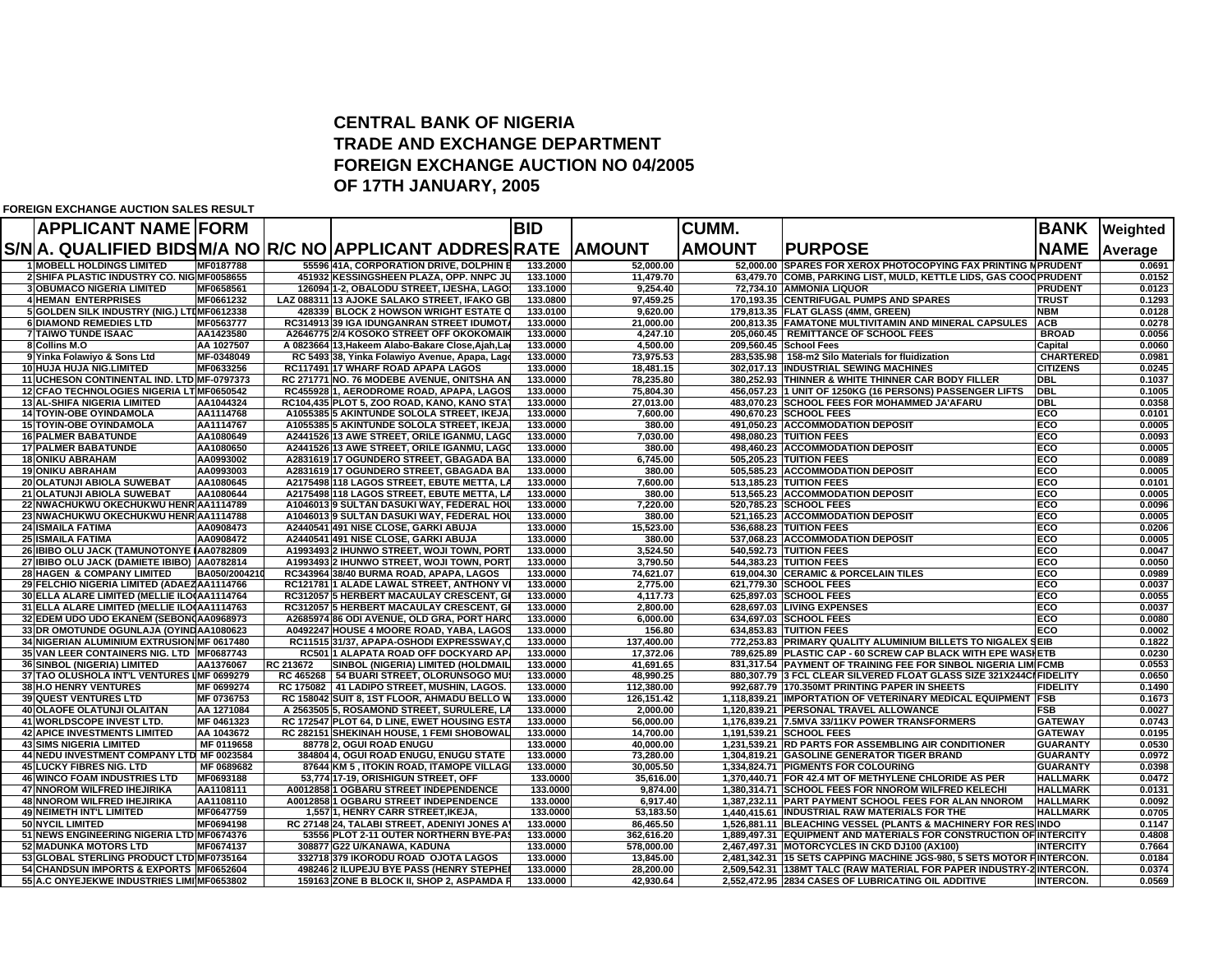| 56 Nigerian-German Chemicals Plc           | MF0603036  | RC3677 Plot 114, Oba Akran Avenue, Ikeja, Lago                       | 133.0000 | 5,650.00     |                          | 2,558,122.95 Mould for Blowing on Shyan                               | <b>NAMBL</b>       | 0.0075 |
|--------------------------------------------|------------|----------------------------------------------------------------------|----------|--------------|--------------------------|-----------------------------------------------------------------------|--------------------|--------|
| <b>57 HILTON IMPEX LIMITED</b>             | MF0705528  | 355542 71, DOCEMO STREET LAGOS                                       | 133.0000 | 14,544.00    |                          | 2,572,666.95 STONEWARE PLATES                                         | <b>NBM</b>         | 0.0193 |
| 58 THE HYGIENE SUPERMARKET LTD MF0649657   |            | 378197 37A BODE THOMAS STREET SURULER                                | 133.0000 | 6,375.00     |                          | 2,579,041.95 CLEANING MACHINES, ACCESSORIES AND CHEMICAL PLATINUM     |                    | 0.0085 |
| 59 KINGSMAT AGRO ALLIED COMPANMF0626191    |            | 136005 30 BABS ANIMASHAUN STREET SURUI                               | 133.0000 | 12.448.00    |                          | 2.591.489.95 28MM BLUE PE CAPS                                        | <b>PLATINUM</b>    | 0.0165 |
| 60 SHEPHERD HEALTH & PHARMACE MF0658593    |            | 129129 71, JEBBA STREET (EAST), EBUTE MET                            | 133.0000 | 120,000.00   |                          | 2,711,489.95 PENICILIN G. PROCAINE INJECTION BP 4 MEGA FORTIF PRUDENT |                    | 0.1591 |
| 61 PHALOS INTERNATIONAL CO. LIMINF0799311  |            | 276952 ZONE 16, STORE 4 & 5 MAIN MARKET,                             | 133.0000 | 125,000.00   |                          | 2,836,489.95 USED MOTORCYCLES                                         | <b>PRUDENT</b>     | 0.1657 |
| 62 BAYO OWOLAFE HOLDINGS LIMITEMF0567236   |            | 30678 18, TINUBU CLOSE, PALMGROVE, LAGO                              | 133.0000 | 23,384.00    |                          | 2,859,873.95 BICYCLE TUBES                                            | <b>PRUDENT</b>     | 0.0310 |
| 63 SNECOU GROUP OF COMPANIES LIMF0738684   |            | RC316846 PLOT 2107 TAFAWA BALEWA WAY, AR                             | 133.0000 | 108,072.00   |                          | 2,967,945.95 PAYMENT FOR FORKLIFT TRUCKS, PALLET TRUCKS A STB         |                    | 0.1433 |
| 64 SNECOU GROUP OF COMPANIES LIMF0738683   |            | RC316846 PLOT 2107 TAFAWA BALEWA WAY, AR                             | 133.0000 | 28.440.00    |                          | 2,996,385.95 PAYMENT FOR SHRINK PACKAGER SM-6040(PE) AND SSTB         |                    | 0.0377 |
| <b>65 NOVEL DRUGS LIMITED</b>              | MF 0579014 | RC 32293 KM 14 IKORODU ROAD, OWODE-ONIRII                            | 133.0000 | 25,000.00    |                          | 3,021,385.95   PHARMACEUTICAL RAW MATERIAL FOR IND. - MENTH TRANS     |                    | 0.0331 |
| <b>66 NOVEL DRUGS LIMITED</b>              | MF 0579221 | RC 32293 KM 14 IKORODU ROAD, OWODE-ONIRII                            | 133.0000 | 18,144.00    |                          | 3,039,529.95 RAW MATERIAL FOR INDUSTRIES - SONA LECITHIN              | <b>TRANS</b>       | 0.0241 |
| 67 DUNIT CO. LTD.                          | MF 0579027 | RC 199393 120 ADEKUNLE FAJUYI ROAD, ADAMA                            | 133.0000 | 31,527.44    |                          | 3,071,057.39 GLASSWARE, CHILDREN TOY AND EDUCATIONAL TEA TRANS        |                    | 0.0418 |
| <b>68 ALLIED COMPUTERS LIMITED</b>         | MF 0579010 | RC 185032 227 IKORODU ROAD ANTHONY LAGOS                             | 133.0000 | 79,800.00    |                          | 3,150,857.39 COMPUTER MONITOR                                         | <b>TRANS</b>       | 0.1058 |
| 69 ALHERY TECH. SERV. NIG. LTD.            | MF 0579280 | RC 509307 KM 19 AGEGE MOTOR ROAD, IKEJA LA                           | 133.0000 | 32,800.00    |                          | 3,183,657.39 PLASTIC INDUSTRIAL MACHINE                               | <b>TRANS</b>       | 0.0435 |
| 70 CHANCHANGI AIRLINES LTD                 | AA1416541  | 237627 8 AHMADU BELLO WAY KADUNA                                     | 133.0000 | 180,540.00   |                          | 3,364,197.39 PAYMENT FOR "C" CHECK MAINTENANCE AND MATERUTB           |                    | 0.2394 |
| 71 CHANCHANGI AIRLINES LTD                 | AA1416534  | 237627 8 AHMADU BELLO WAY KADUNA                                     | 133.0000 | 142,762.90   |                          | 3,506,960.29 PAYMENT FOR AVIATION INSURANCE COVER FOR FIVILUTB        |                    | 0.1893 |
| <b>72 CHANCHANGI AIRLINES LTD</b>          | AA1416539  | 237627 8 AHMADU BELLO WAY KADUNA                                     | 133.0000 | 5,912.00     |                          | 3,512,872.29 PAYMENT FOR OVERFLYING AND NAVIGATION CHARGUTB           |                    | 0.0078 |
| 73 TEOLAKEM ENT.NIG.LIMITED                | MF 0698851 | 353133 PLOT 5, BLOCK K ISOLO IND. ESTATE L                           | 133.0000 | 53,427.00    |                          | 3,566,299.29   66.78MTS OF PRINTING PAPER FOR PRODUCTION OF IWEMA     |                    | 0.0708 |
| <b>74 TOMEZ NIGERIA LIMITED</b>            | MF 0670284 | RC 126236 PLOT 2C, ALAKOSO AVENUE AMUWO                              | 132.9800 | 164,828.00   |                          | 3,731,127.29 IMPORTATION OF BICYCLES IN CKD FORM                      | <b>FIRST ATLAN</b> | 0.2185 |
| <b>75 TOMEZ NIGERIA LIMITED</b>            | MF 0474146 | RC 126236 PLOT 2C, ALAKOSO AVENUE AMUWO                              | 132.9800 | 108,928.00   |                          | 3,840,055.29 IMPORTATION OF BICYCLE PARTS                             | <b>FIRST ATLAN</b> | 0.1444 |
| <b>76 CADBURY NIG.PLC</b>                  | MF0623571  | 4151 LATEEF JAKANDE ROAD, AGIDINGBI, IK                              | 132.9600 | 104,780.46   |                          | 3,944,835.75 OIL SEAL, REPLACEMENT BRAKE, FEEDER DRIVE - SPFBN        |                    | 0.1389 |
| <b>77 ET NIGERIA LIMITED</b>               | MF0554694  | 402530 23, TONY ANEGBODE STREET OFF SIN                              | 132.9600 | 26,096.20    |                          | 3,970,931.95 WORKSHOP TOOLS AND EQUIPMENTS (ALL BRAND NEPLATINUM      |                    | 0.0346 |
| 78 EASTERN ENAMELWARE                      | MF 0604903 | RC3174 PLOT 31 TRANS AMADI INDUSTRIAL                                | 132.9500 | 156,000.00   |                          | 4,126,931.95 160MTS OF ENAMEL FRITS                                   | <b>DBL</b>         | 0.2068 |
| <b>79 EASTERN ENAMELWARE</b>               | MF 0604905 | RC3174 PLOT 31 TRANS AMADI INDUSTRIAL                                | 132.9500 | 4,740.00     |                          | 4,131,671.95 COOLING STORAGE SYSTEM FOR ENAMEL                        | <b>DBL</b>         | 0.0063 |
| 80 DR OLALEKAN O. OLUBAJO                  | AA1044624  | A0184909 20 YAKUBU GOWON WAY JOS. PLATE                              | 132.9500 | 6,900.00     |                          | 4,138,571.95 TUITION FEES FOR DR OLALEKAN O. OLUBAJO                  | <b>DBL</b>         | 0.0091 |
| <b>81 QUALITEC INDUSTRIES LIMITED</b>      | MF0802732  | RC303314 679 LAGOS ABEOKUTA ROAD, OJOKO                              | 132.9500 | 804,000.00   |                          | 4,942,571.95 ALUMINIUM COILS (300 MT)                                 | ECO                | 1.0657 |
| 82 L.L. NWADIKE & ASSOCIATES LTD MF0645436 |            | RC72029 12 NEW MARKET ROAD, ONITSHA                                  | 132.9500 | 49,000.00    |                          | 4,991,571.95 RAW MATERIALS: PRINTING PAPER FOR EXERCISE BOECO         |                    | 0.0649 |
| 83 HYUNSUNG HYDRAULIC MACHINE MF0548960    |            | 294436 PLOT 502, UDB ROAD, HOTORO, G.R, A                            | 132.9500 | 18,600.00    |                          | 5,010,171.95 ICE CREAM MAKING EQUIPMENT (SECOND HAND)                 | <b>EQUITY</b>      | 0.0247 |
| <b>84 NESTLE NIGERIA PLC</b>               | MF0638947  | 6540 22/24 INDUSTRIAL AVENUE,ILUPEJU,LA                              | 132.9500 | 285,512.83   |                          | 5,295,684.78 NAN INFANT MILK POWDER                                   | <b>FBN</b>         | 0.3784 |
| <b>85 NESTLE NIGERIA PLC</b>               | MF0697549  | 6540 22/24 INDUSTRIAL AVENUE, ILUPEJU, LA                            | 132.9500 | 44,886.55    |                          | 5,340,571.33 CHOKO MILO WRAPPERS                                      | FBN                | 0.0595 |
| <b>86 JUBAILI BROS. ENG. LTD</b>           | MF 0608595 | 285728 23, WAREHOUSE ROAD APAPA LAGOS                                | 132.9500 | 179,487.00   | 5,520,058.33 GENERATOR   |                                                                       | <b>GUARANTY</b>    | 0.2379 |
| 87 ADMIRAL OVERSEAS NIGERIA LTD MF0276885  |            | RC369010 24A, OREGUN ROAD IKEJA, LAGOS                               | 132.9500 | 150,000.00   |                          | 5,670,058.33 ABOUT 2,550 M/TNS OF SARDINELLA                          | LEAD               | 0.1988 |
| 88 MAPLE PLASTIC INDS NIGERIA LTIMF0555233 |            | 194717 26, IZE IYAMU STREET, OREGUN IKEJ.                            | 132.9500 | 59,200.00    |                          | 5,729,258.33 HIGH DENSITY POLYETHYLENE RESIN H5615                    | <b>NBM</b>         | 0.0785 |
| <b>89 NESTLE NIGERIA PLC</b>               | MF 0743752 | 6540 22/24 INDUSTRIAL AVENUE ILUPEJU,L.                              | 132.9500 | 345,388.16   |                          | 6,074,646.49 125MT OF SKIMED MILK POWDER                              | <b>WEMA</b>        | 0.4578 |
| 90 NESTLE NIGERIA PLC                      | MF 0743753 | 6540 22/24 INDUSTRIAL AVENUE ILUPEJU,LA                              | 132.9500 | 83,963.03    |                          | 6,158,609.52 2000KG OF CHICKEN FLAVOUR                                | <b>WEMA</b>        | 0.1113 |
| 91 Sonnex Packaging                        | MF 0559411 | RC 380220 KM 16, Ikorodu Road, Behind Philips, Ojo                   | 132.9400 | 73,947.13    | 6,232,556.65 LLDPE Films |                                                                       | Capital            | 0.0980 |
| 92 Sonnex Packaging                        | MF 0559440 | RC 380220 KM 16, Ikorodu Road, Behind Philips, Ojo                   | 132.9400 | 31,832.57    |                          | 6,264,389.22 Radil Bopp(Raw Material For Flexible Printing)           | Capital            | 0.0422 |
| 93 OMKAR RESOURCES LIMITED                 | MF0559024  | 496334 15, MANDILAS HOUSING EST. BENIN SA                            | 132.9300 | 424,502.00   |                          | 6,688,891.22 FROZEN FISH                                              | <b>CON. TRUST</b>  | 0.5626 |
| 94 TANYCHEM INDUSTRIES LIMITED             | MF 0739791 | 505006 6/8 SAMUEL ANIBABA STREET, KETU,L                             | 132.9300 | 38,610.00    |                          | 6,727,501.22 HIGH DENSITY POLYETHYLENE BLOW                           | <b>MBC</b>         | 0.0512 |
| 95 TANYCHEM INDUSTRIES LIMITED MF 0651891  |            | 505006 6/8 SAMUEL ANIBABA STREET, KETU,L                             | 132.9300 | 20,555.50    |                          | 6,748,056.72 POLYETHYLENE LACQTENE                                    | <b>MBC</b>         | 0.0272 |
| 96 VEE NETWORKS LIMITED                    | MF0668464  | 398557 27 ADEYEMO ALAKIJA STR V/ISLAND I                             | 132.9200 | 5,348,750.00 |                          | 12,096,806.72 CKD PARTS FOR TELECOMMS-ERICSSON GSM RADIO AFRI         |                    | 7.0881 |
| 97 OM LIMITED                              | MF-0701232 | RC289914155, HAPPY HOME AVENU, KIRIKIRI IND.                         | 132.9200 | 25,018.14    |                          | 12.121.824.86 ASSORTED SPARES AND ACCESSORIES FOR PVC PIPEDBL         |                    | 0.0332 |
| 98 CORPORATE IDEAS INVESTMENTS MF-0623932  |            | RC407968 PLOT 19, BADEJO KALESANWO STREE                             | 132.9200 | 38,217.00    |                          | 12,160,041.86 ASSORTED CHEESE AND BUTTER                              | <b>DBL</b>         | 0.0506 |
| 99 CORPORATE IDEAS INVESTMENTS MF-0793840  |            | RC407968 PLOT 19, BADEJO KALESANWO STREE                             | 132.9200 | 23,158.90    |                          | 12,183,200.76 VARIOUS HOUSEHOLD ELECTRONICS - JVC BRAND               | <b>DBL</b>         | 0.0307 |
| 100 CORPORATE GENERAL BUSINESS MF-0793839  |            | RC408845 4, EBINPEJO LANE, OFF EREKO STREE                           | 132.9200 | 23,502.75    |                          | 12,206,703.51 JVC CONSUMER ELECTRONICS                                | <b>DBL</b>         | 0.0311 |
| <b>101 CIC LIMITED</b>                     | MF 0798380 | RC-480642 35/39 CREEK ROAD, APAPA, LAGOS S'                          | 132.9200 | 800,000.00   |                          | 13,006,703.51 4053.10M/TONS OF FROZEN PACIFIC HORSE MACKEREDBL        |                    | 1.0602 |
| <b>102 ARTEE INDUSTRIES LIMITED</b>        | MF-0793837 | RC66557 BLOCK A, SHOP 1, EKO COURT, VICTO                            | 132.9200 | 158,401.91   |                          | 13,165,105.42 VARIOUS HOUSEHOLD ELECTRICAL APPLIANCES- ELEDBL         |                    | 0.2099 |
| <b>103 VEE NETWORKS LIMITED</b>            | MF0770616  | RC398557 27, ADEYEMO ALAKIJA STREET, VICTO                           | 132.9200 | 575,000.00   |                          | 13,740,105.42 MOTOROLA C115 HANDSETS                                  | <b>FIB</b>         | 0.7620 |
| <b>104 ULYSSES NIGERIA LIMITED</b>         | MF 0603702 | RC100725 227, APAPA ROAD IGANMU INDUSTRIA                            | 132.9200 | 23,000.00    |                          | 13,763,105.42 PARA DICHLORO BENZENE                                   | EIB                | 0.0305 |
| 105 NELCON INTERNATIONAL LTD               | MF0692059  | RC170882 BLK 29 NO.21 ELECTRICAL SEC. ALAB                           | 132.9200 | 69,292.00    |                          | 13,832,397.42 ELECTRICAL ACCESSORIES (FROSTED BULBS)                  | <b>ETB</b>         | 0.0918 |
| <b>106 ZADOK VENTURES LTD</b>              | MF 0699307 | RC 213653   93B OLD YABA ROAD, ADEKUNLE, YA                          | 132.9200 | 22,320.00    |                          | 13,854,717.42 21 UNITS OF 1000 LIQUID WRAPPING MACHINE                | <b>FIDELITY</b>    | 0.0296 |
| 107 PETER E. MBACHU                        | A1084617   | A 2168311   1ST FLOOR LAPAL HOUSE, 235 IGBOS                         | 132.9200 | 6,840.00     |                          | 13,861,557.42 SCHOOL FEES                                             | <b>FIDELITY</b>    | 0.0091 |
| <b>108 SOMOTEX NIGERIA LTD</b>             | MF 0559428 | 308383 KM 16, IKORODU ROAD, BEHIND PHILIF                            | 132.9200 | 38,960.27    |                          | 13,900,517.69 200 SETS CKD COMPONENTS FOR MANUFACTURING               | <b>GUARANTY</b>    | 0.0516 |
| 109 OBAJANA CEMENT PLC                     | MF 0269246 | 208767 1, ALFRED REWANE ROAD, FALOMO IM                              | 132.9200 | 2,600,000.00 |                          | 16,500,517.69 ONE SET OF EQUIPMENT FOR SILO AND PACKAGING IGUARANTY   |                    | 3.4455 |
| <b>110 LUFTHANSA GERMAN AIRLINES</b>       | AA 1287502 | N/A 150, BROAD STREET LAGOS                                          | 132.9200 | 2,414,497.20 |                          | 18,915,014.89 TRANSFER OF AIR TICKET SALES FOR AUGUST 2004            | <b>GUARANTY</b>    | 3.1997 |
| 111 G.M.O & CO LTD                         | MF 0620306 | 5328 1, ABIMBOLA SHODIPE STREET, WEST                                | 132.9200 | 34,165.00    |                          | 18,949,179.89 CKD BICYCLE COMPONENTS                                  | <b>GUARANTY</b>    | 0.0453 |
| <b>112 DANGOTE INDUSTRIES LTD</b>          | MF 0678177 | 71242 1, ALFRED REWANE ROAD, FALOMO IM                               | 132.9200 | 226,725.00   |                          | 19,175,904.89 SPARES FOR SUGAR INDUSTRY                               | <b>GUARANTY</b>    | 0.3005 |
| 113 A.K SLIM & SONS LTD                    | MF 0688424 | 10969 49B ADEOLA ODEKU STREET, VICTOR                                | 132.9200 | 101,376.60   |                          | 19,277,281.49 200 METRIC TONS OF WRITING PAPER IN SHEETS              | <b>GUARANTY</b>    | 0.1343 |
| <b>114 DANGOTE INDUSTRIES LIMITED</b>      | MF0582743  | 71242 MARBLE HOUSE, 1 ALFRED REWANE R                                | 132.9200 | 2,500,250.00 |                          | 21,777,531.49 9,125MT BRAZILLIAN CANE RAW CANE SUGAR                  | <b>OCEANIC</b>     | 3.3133 |
| 115 PRIMA IMPEX (NIG) LIMITED              | MF 0661158 | RC 215875 12 AKINWANDE STREET ALABA COKEI                            | 132.9200 | 209,375.00   |                          | 21,986,906.49 POLYPROPYLENE GRADE P840J 167.50 MT                     | <b>TRUST</b>       | 0.2775 |
| 116 PRIMA IMPEX (NIG) LIMITED              | MF0080701  | RC 215875 12 AKINWANDE STREET ALABA COKEI                            | 132.9200 | 204,482.18   |                          | 22,191,388.67 PLASTIC RAW MATERIAL: POLYETHYLENE GRADE B39TRUST       |                    | 0.2710 |
| <b>117 WANDEL INT'L LTD</b>                | MF0492454  | 113254 77/79 ERIC MOORE ROAD SURULERE L                              | 132.9100 | 153,624.11   |                          | 22,345,012.78   CKD COMPONENTS OF MOTORCYCLES                         | <b>BROAD</b>       | 0.2036 |
| 118 Canvest Nigeria Ltd                    | MF-0531660 | RC 34997 3B, Eko-Akete Close Ikoyi, Lagos                            | 132.9100 | 43,501.50    |                          | 22,388,514.28   Spices (Curry & Thyme)                                | <b>CHARTERED</b>   | 0.0576 |
| <b>119 UNICO TRADING CO.LTD</b>            | MF0705714  |                                                                      | 132.9100 | 16,475.05    |                          | 22,404,989.33 VACUUM FLASKS AND SPARE REFILLS                         | <b>CITIZENS</b>    | 0.0218 |
| <b>120 TONILLA NIGERIA LIMITED</b>         | MF0412463  | RC6574 40 EREKO STREET LAGOS<br>RC236757 77/79 ERIC MOORE ROAD LAGOS | 132.9100 | 60.000.00    |                          |                                                                       |                    | 0.0795 |
|                                            |            |                                                                      |          |              |                          | 22,464,989.33 AGRIC.MACHINERY(PRIME MOVERS FOR CORN MILLS CITIZENS    |                    |        |
| <b>121 TAANA LIMITED</b>                   | MF0311844  | RC294223 34 IDUMAGBO AVENUE LAGOS                                    | 132.9100 | 38,758.87    |                          | 22,503,748.20 PORCELAIN DINNER SET                                    | <b>CITIZENS</b>    | 0.0514 |
| <b>122 SIMBA TECHNOLOGY LTD</b>            | MF0492481  | RC305797 77/79 ERIC MOORE ROAD LAGOS                                 | 132.9100 | 47,545.09    |                          | 22,551,293.29 COMPUTER EQUIPMENTS                                     | <b>CITIZENS</b>    | 0.0630 |
| 123 PRAMANSONS GLOBAL COMPANYIMF0631970    |            | RC600540 34 IDUMAGBO AVENUE LAGOS                                    | 132.9100 | 23,719.29    |                          | 22,575,012.58 WEIGHING SCALES                                         | <b>CITIZENS</b>    | 0.0314 |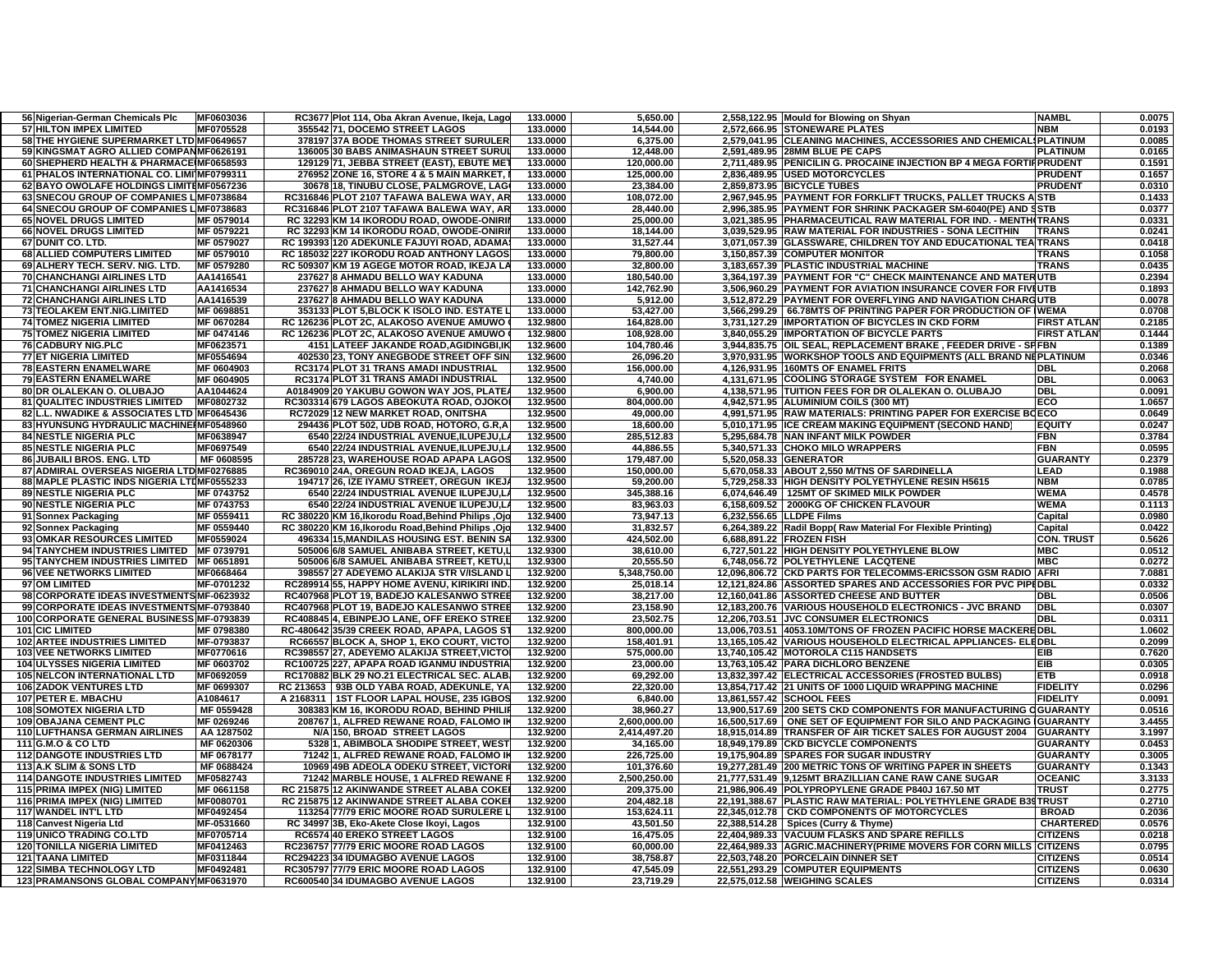| <b>124 YOBINAM LIMITED</b>                  | MF0650916  | RC403214 4, OJU-OLOKUN STREET, IDUMOTA-LA               | 132.9100 | 59,959.74     |                          | 22,634,972.32 VACUUM FLASKS                                                     | <b>DBL</b>         | 0.0795  |
|---------------------------------------------|------------|---------------------------------------------------------|----------|---------------|--------------------------|---------------------------------------------------------------------------------|--------------------|---------|
| <b>125 SADHWANIS NIGERIA LIMITED</b>        | MF0703573  | RC704813. EREKO STREET. LAGOS                           | 132.9100 | 45.232.00     |                          | 22.680.204.32 POLYPROPYLENE - H-4540                                            | <b>DBL</b>         | 0.0599  |
| <b>126 ROLLED STEEL PRODUCTS LTD</b>        | MF0590225  | RC21386 KM 16 OLD LAGOS ROAD, ALOMAJA, IE               | 132.9100 | 435,375.00    |                          | 23,115,579.32 COLD ROLLED STEEL SHEETS IN COILS                                 | <b>DBL</b>         | 0.5769  |
| <b>127 PAPILON INDUSTRY LIMITED</b>         | MF-0701778 | RC22435 PLOT K, KOPEK ROAD, OFF FATAI ATEI              | 132.9100 | 6,709.62      |                          | 23,122,288.94 MOULDS FOR INJECTION MOULDING MACHINE                             | <b>DBL</b>         | 0.0089  |
| 128 MINL LTD                                | MF-0793388 | RC-278741 21/23 ABIMBOLA STREET, ISOLO INDUS            | 132.9100 | 235.776.90    |                          | 23,358,065.84 ALUMINIUM COILS                                                   | <b>DBL</b>         | 0.3124  |
| <b>129 LEOCOOL INDUSTRY LIMITED</b>         | MF-0701839 | RC414280 PLOT K, KOPEK ROAD, OFF FATAI ATE              | 132.9100 | 476,816.55    |                          | 23,834,882.39 330 MT ARTIFICIAL RESIN                                           | <b>DBL</b>         | 0.6318  |
| <b>130 KGM INDUSTRIES LTD</b>               | MF 0649030 | RC118795 PLOT 6, BLOCK A, LIMCA WAY, ISOLO              | 132.9100 | 14,520.00     |                          | 23,849,402.39 VARIOUS PLASTIC INJECTION MOULDS, NYLON RAW                       | <b>NDBL</b>        | 0.0192  |
| 131 GENERAL METALS NIG. LTD.                | MF 0797454 | RC-331935 43, OSOLO WAY, AJAO ESTATE, ISOLO             | 132.9100 | 1,088,100.00  |                          | 24,937,502.39 WIRE RODS IN COILS - MATERIALS FOR CONSTRUCTIODBL                 |                    | 1.4418  |
| <b>132 EASYLAND VENTURES LIMITED</b>        | MF0185147  | RC504891 143/145 BROAD STREET, LAGOS STAT               | 132.9100 | 117,401.97    |                          | 25,054,904.36 COMPACT PETROL GENERATOR SETS                                     | <b>DBL</b>         | 0.1556  |
| 133 CROWNSTAR COMM. INVESTMENT MF0696968    |            | RC81823 13, EREKO STREET, LAGOS                         | 132.9100 | 86.455.20     |                          | 25,141,359.56 RADIO CASSETTE RECORDERS                                          | <b>DBL</b>         | 0.1146  |
| <b>134 CHIZZY NIGERIA LIMITED.</b>          | MF 0797964 | RC-93191 NO. 8, OPPOSITE SADDLE CLUB, OLO               | 132.9100 | 38,400.00     |                          | 25,179,759.56 NITROCELLULOSE M27 1/4 SEC IN 30% IPA [11000KGS] DBL              |                    | 0.0509  |
| <b>135 BLUE STRAPS LIMITED</b>              | MF0590226  | RC24147 KM 10, ABEOKUTA ROAD, OWODE INDU                | 132.9100 | 62,766.00     |                          | 25,242,525.56 PRIME COLD ROLLED FULL HARD COILS STEEL                           | <b>DBL</b>         | 0.0832  |
| <b>136 KSJ INDUSTRIES LTD</b>               | MF0692053  | RC390590 1 SUNNY CLOSE AWODIORA APAPA L                 | 132.9100 | 69,960.00     |                          | 25,312,485.56 METHYLENE CHLORIDE INDUSTRIAL RAW MATERIAL                        | <b>ETB</b>         | 0.0927  |
| 137 PHARCHEM INDUSTRIES LIMITED MF 0596393  |            | RC 5612   PLOT J, INDUSTRIAL STREET, ILUPEJ             | 132.9100 | 103,680.00    |                          | 25,416,165.56   LIQUID GLUCOSE PHARMA GRADE, RAW MATERIAL FIFIDELITY            |                    | 0.1374  |
| 138 INTERWORLD PRODUCTS (NIG) LTIMF 0362681 |            | RC 268357 PLOT 1 BLOCK A, AFPRINT INDUSTRIA             | 132.9100 | 149.689.67    |                          | 25.565.855.23 2340 BINATONE BLENDER WITH GRINDER, 500 PCS OV FIDELITY           |                    | 0.1984  |
| 139 INTERWORLD PRODUCTS (NIG) LTIMF 0362686 |            | RC 268357 PLOT 1 BLOCK A, AFPRINT INDUSTRIA             | 132.9100 | 33,374.54     |                          | 25,599,229.77 3290 BINATONE SUPER ACTIVE ROTATING ANTENNA FIDELITY              |                    | 0.0442  |
| <b>140 GARNET INDUSTRIES (NIG) LTD</b>      | MF 0699674 | RC 133176   1 ABIMBOLA SHODIPE STR, WESTERN             | 132.9100 | 50,696.00     |                          | 25,649,925.77 25,000 QTY RUBBER TORCH OXIDISED ROOFING FELT FIDELITY            |                    | 0.0672  |
| <b>141 EMEKA ONYEANCHO</b>                  | A 1084615  | A 0997590 2 KOFO BAYOMI STREET VICTORIA IS              | 132.9100 | 2,000.00      |                          | 25,651,925.77 PERSONAL TRAVEL ALLOWANCE                                         | <b>FIDELITY</b>    | 0.0027  |
| 142 EASTERN BULKCEM CO. LTD                 | MF 0699356 | RC 20673   FLAT 5, 11 AWOLOWO ROAD, IKOYI, L            | 132.9100 | 149,000.00    |                          | 25,800,925.77 44,000 MT OF ORDINARY PORTLAND CEMENT IN BUL                      | <b>KFIDELITY</b>   | 0.1974  |
| 143 PRAMANSONS GLOBAL CO. LIMITEMF 0670853  |            | RC 600540 34 IDUMAGBO AVENUE LAGOS                      | 132.9100 | 57,481.00     |                          | 25,858,406.77 IMPORTATION OF KEROSENE STOVE AND PARTS                           | <b>FIRST ATLAN</b> | 0.0762  |
| <b>144 LATERNA VENTURES LTD</b>             | MF 0073497 | 202868 13, OKO-AWO CLOSE VICTORIA ISLANI                | 132.9100 | 73,000.00     |                          | 25,931,406.77 BOOKS AND BIBLES                                                  | <b>GUARANTY</b>    | 0.0967  |
| <b>145 CORPORATE OIL &amp; GAS</b>          | MF 0779875 | 231617 27/29 ADEYEMO ALAKIJA STREET, 2ND                | 132.9100 | 526,580.00    |                          | 26,457,986.77 5000MT STEEL RODS IN COILS SIZE 5.5MM                             | <b>GUARANTY</b>    | 0.6978  |
| <b>146 VEEPEE INDUSTRIES LTD</b>            | MF0698067  | RC 16530 35/37 GBOLADE ADEBANJO STREET ILUPEJU LAGOS    | 132.9100 | 236,740.00    |                          | 26,694,726.77 LOW DENSITY POLYETHYLENE                                          | <b>HABIB</b>       | 0.3137  |
| <b>147 ARVEE INDUSTRIES LIMITED</b>         | MF0698066  | RC 130676 35/37 GBOLADE ADEBANJO STREET ILUPEJU LAGOS   | 132.9100 | 248,310.00    |                          | 26,943,036.77 LOW DENSITY POLYETHYLENE                                          | <b>HABIB</b>       | 0.3290  |
| 148 Midway Ventures Limited                 | MF0685478  | RC78434 31/32, Afariogun Street, Ajao Estate, La        | 132.9100 | 102,528.91    |                          | 27,045,565.68 Artificial Resins LD190 SF                                        | <b>NAMBI</b>       | 0.1359  |
| 149 Global Ventures Nigeria Ltd             | MF0685493  | RC21711 21, Olosa Street, Victoria Island, Lagos        | 132.9100 | 224,600.00    |                          | 27,270,165.68 Evaporated Peak Milk                                              | <b>NAMBL</b>       | 0.2976  |
| 150 PROGRESSIVE ENTERPRISES ENT MF0612298   |            | 43896 6, ONIKOYI STREET IDUMOTA LAGOS                   | 132.9100 | 88,471.64     |                          | 27,358,637.32 VACUUM FLASKS AND GLASS REFILLS                                   | <b>NBM</b>         | 0.1172  |
| 151 PROGRESSIVE ENTERPRISES ENT MF0612280   |            | 43896 6, ONIKOYI STREET IDUMOTA LAGOS                   | 132.9100 | 23,116.35     |                          | 27,381,753.67 CLOTHES DRYER STAND                                               | <b>NBM</b>         | 0.0306  |
| 152 PROGRESSIVE ENTERPRISES ENT.MF0682204   |            | 43896 6, ONIKOYI STREET IDUMOTA LAGOS                   | 132.9100 | 15,667.00     |                          | 27,397,420.67 EXERCISE AND HEALTH EQUIPMENTS                                    | <b>NBM</b>         | 0.0208  |
| 153 PROGRESSIVE ENTERPRISES ENTIMF0683303   |            | 43896 6, ONIKOYI STREET IDUMOTA LAGOS                   | 132.9100 | 15,411.91     |                          | 27,412,832.58 HURRICANE LANTERNS                                                | <b>NBM</b>         | 0.0204  |
| <b>154 KENVEE NIGERIA LIMITED</b>           | MF0633113  | 28020 34, IDUMAGBO AVENUE, IDUMOTA, LA                  | 132.9100 | 14,596.31     |                          | 27,427,428.89 KEROSENE STOVE                                                    | <b>PRUDENT</b>     | 0.0193  |
| <b>155 IMEX AGRO INTERNATIONAL</b>          | MF0495829  | LAZ 088311 13 AJOKE SALAKO STREET, IFAKO GB.            | 132.9100 | 47,684.80     |                          | 27,475,113.69 AGRICULTURAL RICE HULLERS                                         | <b>TRUS</b>        | 0.0632  |
| <b>156 HEMAN ENTERPRISES</b>                | MF0661225  | LAZ 088311 13 AJOKE SALAKO STREET, IFAKO GB             | 132.9100 | 100,299.56    |                          | 27,575,413.25 AGRICULTURAL PRIME MOVERS FOR GRINDING MILLS TRUST                |                    | 0.1329  |
| <b>157 IRVING SINAT LIMITED</b>             | MF 0751551 | 146218 11E, OBAGUN AVENUE MATORI MUSHI                  | 132.9100 | 21,740.00     |                          | 27,597,153.25   5,029KGS OF INGRAIN BLUE AND ORGANICESTER DI EWEMA              |                    | 0.0288  |
| <b>158 ARVEE INDUSTRIES LIMITED</b>         | MF 0727624 | 130676 KM 38 ABEOKUTA ROAD SANGO OTTA                   | 132.9100 | 234,600.00    |                          | 27,831,753.25   170MTS OF LG CHEMICALS LDPE FB3000                              | <b>WEMA</b>        | 0.3109  |
| 159 ZENON PETROLEUM & GAS LTD               | MF0605569  | 352372 7 TIAMIYU SAVAGE STREET VICTORIA                 | 132.9100 | 16,434,000.00 |                          | 44.265.753.25 30.000MT OF AUTOMOTIVE GAS OIL(AGO)                               | <b>ZENITH</b>      | 21.7765 |
| 160 GENERAL B.M LTD                         | MF0751138  | 15556 12/14 AERODROME ROAD, APAPA-LAC                   | 132.9100 | 12,794.62     |                          | 44,278,547.87 UNGLAZED VITRIFIED MOSAIC TILES                                   | <b>ZENITH</b>      | 0.0170  |
| 161 EXIMFORWARDING SERVICES LTD MF0432890   |            | RC343411 II COOMERCIAL ROAD ELEGANZA PLAZ               | 132.9000 | 559,180.00    |                          | 44,837,727.87 1000MT OF TALLOW FOR MANUFACTURING SOAP                           | <b>ACB</b>         | 0.7409  |
| <b>162 EVERGREEN MOTORS LTD</b>             | MF704467   | RC300792 175 NNAMDI AZIKIWE STREET IDUMOT               | 132.9000 | 250,000.00    |                          | 45,087,727.87 275 UNITS OF FAIRLY USED MOTORCYCLES                              | <b>ACB</b>         | 0.3312  |
| <b>163 BETCY INDUSTRIES LTD</b>             | MF0532526  | RC173938 BETCY HOUSE PLT241 AMUWO ODOFII                | 132.9000 | 32,000.00     |                          | 45,119,727.87 SPARE PARTS FOR FARM WALKING TRACTORS                             | <b>ACB</b>         | 0.0424  |
| <b>164 NSIRIM ONIZOR GODDY</b>              | AA1318328  | A2830681 NO 15 WORLU EGUMA STR RUMUIGBO                 | 132.9000 | 6,467.56      |                          | 45,126,195.43 TUITION FEES                                                      | <b>AFRI</b>        | 0.0086  |
| 165 IHEKOLE INTERNATIONAL CONCERMF0214629   |            | 18820 6 YAKUBU GOWON WAY JOS PLATEAU                    | 132.9000 | 2,248.07      |                          | 45,128,443.50 PRECISION INCUBATORS FOR LABORATORY                               | <b>AFRI</b>        | 0.0030  |
| 166 H.O OGUNBEKUN                           | AA1325436  | A2088006 23 BASHIRU AUGUSTO STR S/LERE LA               | 132.9000 | 8,000.00      |                          | 45,136,443.50 SCHOOL FEES                                                       | <b>AFRI</b>        | 0.0106  |
| <b>167 ETCO NIGERIA LIMITED</b>             | MF0468913  | 3457 14 CREEK ROAD APAPA LAGOS                          | 132.9000 | 31,738.87     |                          | 45,168,182.37 TRANSFORMER                                                       | <b>AFRI</b>        | 0.0421  |
| <b>168 EAS AIRLINES LIMITED</b>             | AA1325461  | 59507 29 ADENIYI JONES AVENUE IKEJA LAG                 | 132.9000 | 13,481.33     |                          | 45,181,663.70 SETTLEMENT OF AIRCRAFT MAINTENANCE RESERVES AFRI                  |                    | 0.0179  |
| 169 WAZOBIA UNITY PACKAGING NIG. MF 0438786 |            | 371142 5 Oba Adetona Street, Lagos                      | 132.9000 | 4,598.00      |                          | 45,186,261.70   Partial payment for 11,500 sets insulated (Hotpot) 3 pcs I AIMB |                    | 0.0061  |
| 170 WAZOBIA UNITY PACKAGING NIG. MF 0438798 |            | 371142 5 Oba Adetona Street, Lagos                      | 132.9000 | 190.00        |                          | 45,186,451.70 Foreign bank charges on the letter of credit for the suppl AIMB   |                    | 0.0003  |
| 171 WAS-LAME INTERNATIONAL AGENMF 0438788   |            | 91399 13/15 Iwade Street, Lagos                         | 132.9000 | 51,128.40     |                          | 45,237,580.10 Partial payment for Assorted complete bicycle, bicycle ty AIMB    |                    | 0.0677  |
| 172 WAS-LAME INTERNATIONAL AGENMF 0438773   |            | 91399 13/15 Iwade Street, Lagos                         | 132.9000 | 420.00        |                          | 45,238,000.10 Foreign bank charges on the letter of credit for the suppl AIMB   |                    | 0.0006  |
| 173 WAS-LAME INTERNATIONAL AGENMF 0438771   |            | 91399 13/15 Iwade Street, Lagos                         | 132.9000 | 305.00        |                          | 45,238,305.10 Foreign bank charges on the letter of credit for the suppl AIMB   |                    | 0.0004  |
| 174 WAS-LAME INTERNATIONAL AGENMF 0438793   |            | 91399 13/15 Iwade Street, Lagos                         | 132.9000 | 190.00        |                          | 45,238,495.10   Foreign bank charges on the letter of credit for the suppl AIMB |                    | 0.0003  |
| <b>175 DARAJU INDUSTRIES LIMITED</b>        | MF0438772  | 140757 10 Ijora Causeway, Ijora, Lagos                  | 132.9000 | 3,884.00      |                          | 45,242,379.10 Partial payment for various electric motor, fan fixing com AIMB   |                    | 0.0051  |
| <b>176 DARAJU INDUSTRIES LIMITED</b>        | MF 0438772 | 140757 10 Ijora Causeway, Ijora, Lagos                  | 132.9000 | 305.00        |                          | 45,242,684.10   Foreign bank charges on the letter of credit for the suppl AIMB |                    | 0.0004  |
| <b>177 DARAJU INDUSTRIES LIMITED</b>        | MF 0438795 | 140757 10 Ijora Causeway, Ijora, Lagos                  | 132.9000 | 190.00        |                          | 45,242,874.10 Foreign bank charges on the letter of credit for the suppl AIMB   |                    | 0.0003  |
| <b>178 DARAJU INDUSTRIES LIMITED</b>        | MF 0438796 | 140757 10 Ijora Causeway, Ijora, Lagos                  | 132.9000 | 190.00        |                          | 45,243,064.10 Foreign bank charges on the letter of credit for the suppl AIMB   |                    | 0.0003  |
| <b>179 PEACE DEAL MERCHANDISE</b>           | MF0492868  | RCASB003757 9, GANI DABIRI STREET, AJAO ESTATE          | 132.9000 | 75.52         | 45,243,139.62 LC CHARGES |                                                                                 | <b>ASSURANCE</b>   | 0.0001  |
| <b>180 O.M SIMONS NIGERIOA LIMITED</b>      | MF0547012  | RC124825 9, ALHAJI TOKUNBO ALLI STREET, OF              | 132.9000 | 45,488.12     |                          | 45,288,627.74 INDUSTRIAL RAW MATERIAL (ADM LYSINE)                              | <b>ASSURANCE</b>   | 0.0603  |
| <b>181 LMDA NIGERIA LIMITED</b>             | MF0493854  | RC408121 45, OJO GIWA STREET, 2ND FLOOR JA              | 132.9000 | 49,094.81     |                          | 45,337,722.55 DOMESTIC SEWING MACHINES                                          | <b>ASSURANCE</b>   | 0.0651  |
| <b>182 EXCELL NIGERIA LIMITED</b>           | MF0475885  | RC102718 30, JAMES ROBERTSON STREET, SURU               | 132.9000 | 25,000.00     |                          | 45,362,722.55 VARIOUS COLOURS OF MARBLE SLABS AND TILES                         | <b>ASSURANCE</b>   | 0.0331  |
| <b>183 ADEJOKE AKIN ADERIGBIGBE</b>         | AA1085001  | B166441 1, MOSHALASI STREET, OKO -AWO, L.               | 132.9000 | 4,738.00      |                          | 45,367,460.55 SCHOOL FEES                                                       | <b>ASSURANCE</b>   | 0.0063  |
| 184 Prestige Cosmetics Ltd                  | MF 0497940 | RC 168123 4, Coscharis Street, Kirikiri Industrial Est. | 132.9000 | 12,055.83     |                          | 45,379,516.38 Talc Powder (Industrial Raw Materials)                            | Capital            | 0.0160  |
| 185 Interworld Products                     | MF 0662574 | RC 268357 Afprint Industrial Estate, Plot 122/132, Ap   | 132.9000 | 35,922.79     |                          | 45,415,439.17 Parts For Ceiling Fans( Goods Are New)                            | Capital            | 0.0476  |
| 186 Interworld Products                     | MF 0737815 | RC 268357 Afprint Industrial Estate, Plot 122/132, Ap   | 132.9000 | 25,516.69     |                          | 45,440,955.86 Rechargeable Lantern With Cassette(Goods Are New)                 | Capital            | 0.0338  |
| 187 Interworld Products                     | MF 0497657 | RC 268357 Afprint Industrial Estate, Plot 122/132, Ap   | 132.9000 | 17,894.32     |                          | 45,458,850.18 Binatone 16" Standing Fan(Goods Are New)                          | Capital            | 0.0237  |
| 188 DHL Internatinal Nig Ltd                | AA 0981214 | RC 31033 DHL House, Apapa/Oshodi Expressway,            | 132.9000 | 540,000.00    |                          | 45,998,850.18 Cost of International Courier Service                             | Capital            | 0.7155  |
| 189 Boulos Enterprises Nig Ltd              | MF 0315751 | RC 3763 Plot 10, Block D, Acme Road, Ogba, Indus        | 132.9000 | 130,000.00    |                          | 46,128,850.18 Motorcycles In CKD Condition                                      | Capital            | 0.1722  |
| 190 Boulos Enterprises Nig Ltd              | MF 0315753 | RC 3763 Plot 10, Block D, Acme Road, Ogba, Indust       | 132.9000 | 66,492.46     |                          | 46,195,342.64 Spare Parts For Motorcycles                                       | Capital            | 0.0881  |
| 191 Sacvin Nigeria Ltd                      | MF0612475  | 41859 4/5 Godmon Road, Okota, Isolo, Lagos              | 132.9000 | 144,395.70    |                          | 46,339,738.34 Polypropylene                                                     | <b>CDB</b>         | 0.1913  |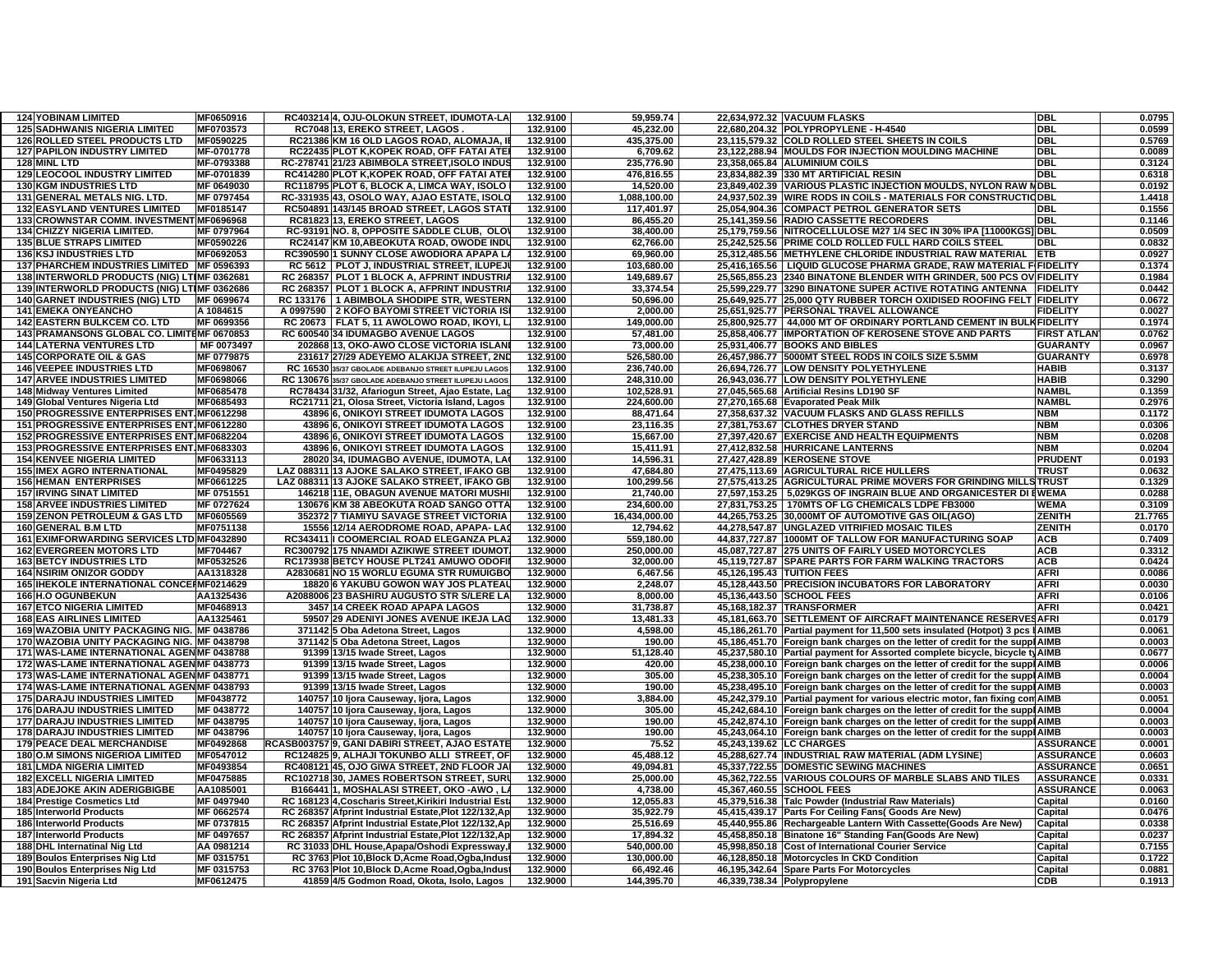| 192 Monaplex Industries Nig.Ltd                  | MF-0758836   | RC 27223 KM-16, Ikorodu Road, Ojota, Lagos   | 132.9000 | 231,523.07   |                             | 46,571,261.41 Stock Lot of Steel Beams                            | <b>CHARTERED</b> | 0.3068 |
|--------------------------------------------------|--------------|----------------------------------------------|----------|--------------|-----------------------------|-------------------------------------------------------------------|------------------|--------|
| 193 Lavigar Processing & packaging LtdMF-0622685 |              | RC 462041 75, Oregun Road, Ikeja Lagos.      | 132.9000 | 805,968.00   | 47,377,229.41   Frozen Fish |                                                                   | <b>CHARTERED</b> | 1.0679 |
| 194 Afrocommerce (W.A.) Ltd                      | MF-0732166   | RC 3991 16, Commercial Road, Apapa, Lagos    | 132.9000 | 28,900.00    | 47,406,129.41               | <b>Forklift Trucks</b>                                            | <b>CHARTERED</b> | 0.0383 |
| <b>195 THE KING'S LIMITED</b>                    | AA0991113    | RC227012 BLOCK 13, SUITE 15, SURA SHOPPING   | 132.9000 | 17,382.00    |                             | 47,423,511.41 SCHOOL FEES                                         | <b>CITIZENS</b>  | 0.0230 |
| <b>196 STAR CHIMIE LIMITED</b>                   | MF0705692    | RC95110 36 MORISON CRESCENT OREGUN IKEJ      | 132.9000 | 27,648.00    |                             | 47,451,159.41 CERAMIC TILES                                       | <b>CITIZENS</b>  | 0.0366 |
| 197 SAMRIRA INTERNATIONAL LIMITEDMF0631853       |              | RC119806 21 IDOLUWO STREET LAGOS             | 132.9000 | 11.805.28    |                             | 47,462,964.69 AUTOMOBILE LIGHTS FOR COMMERCIAL VEHICLES           | <b>CITIZENS</b>  | 0.0156 |
| <b>198 SAFEWAY NIGERIA LTD</b>                   | AA0991959    | RC68896 1 OLAIDE TOMORI STREET IKEJA LAG     | 132.9000 | 10,000.00    |                             | 47,472,964.69 TUITION FEES                                        | <b>CITIZENS</b>  | 0.0132 |
| <b>199 MRS ROSE ONUMINYA</b>                     | AA1354468    | A1063946 4 LANRE DASDOS CLOSE OFF HANAT      | 132.9000 | 17,295.56    |                             | 47,490,260.25 SCHOOL FEES                                         | <b>CITIZENS</b>  | 0.0229 |
| <b>200 LOACO LIMITED</b>                         | MF0536959    | RC14229 86 SIMPSON STREET EBUTE METTA LA     | 132.9000 | 70,368.00    |                             | 47,560,628.25 SYNTHETIC RESIN SOLUTION BODY FILLERS               | <b>CITIZENS</b>  | 0.0932 |
| 201 JIMBEST AUTO SUPPLY CO.LTD                   | MF0632028    | RC332070 ZONE A BLOCK 8 SHOP 1/20TRADE FA    | 132.9000 | 30,000.00    |                             | 47,590,628.25 NEW MOTOR SPARE PARTS FOR COMMERCIAL BUSES CITIZENS |                  | 0.0397 |
| <b>202 EMEL ENTERPRISES LIMITED</b>              | MF0752129    | RC28701 136/138 NNAMDI AZIKIWE STREET LAG    | 132.9000 | 6,553.00     |                             | 47,597,181.25 DINNER PLATES                                       | CITIZENS         | 0.0087 |
| 203 CUTIX PLC                                    | MF0709680    | RC50599 17 OSITA ONYEJIANYA ST.ANUKA OTO     | 132.9000 | 13,440.00    |                             | 47,610,621.25 CALCIUM COATED NATURAL GROUND CALCIUM CARB CITIZENS |                  | 0.0178 |
| 204 CHINA UNITY MANUFACTURING COMF0748493        |              | RC98374 136/138 NNAMDI AZIKIWE STREET LAG    | 132.9000 | 95.553.00    |                             | 47.706.174.25 SETS OF BUTTERFLY BRAND SEWING MACHINES             | <b>CITIZENS</b>  | 0.1266 |
| <b>205 VIVIAN ULASI</b>                          | AA1214068    | AO823052 47, BREADFRUIT STREET, LAGOS.       | 132.9000 | 3,200.00     |                             | 47,709,374.25 SCHOOL FEES FOR ULASI V.                            | <b>DBL</b>       | 0.0042 |
| <b>206 ULISON VENTURES LIMITED</b>               | MF0702399    | RC367884 21, OYEKAN STREET, SURULERE, LAG    | 132.9000 | 26,246.00    |                             | 47,735,620.25 RADIO CASSETTE RECORDERS                            | <b>DBL</b>       | 0.0348 |
| <b>207 TABSON NIG LTD</b>                        | MF0663653    | RC 57157 8 TEXTILE ROAD, KADUNA SOUTH, KA    | 132.9000 | 26.838.00    |                             | 47,762,458.25 VARIOUS INDUSTRIAL GASES REFILLED IN CYLINDERSDBL   |                  | 0.0356 |
| <b>208 STARTECH CONNECTIONS</b>                  | AA0303889    | RC432603 RIVERS STATE COMPLEX PLOT 83        | 132.9000 | 6,768.00     |                             | 47,769,226.25 MEDICAL/DENTAL INSURANCE PREMIUM FOR ANNE J. DBL    |                  | 0.0090 |
| <b>209 STARLINE NIGERIA LTD</b>                  | MF 0717737   | RC11184 152 AZIKIWE ROAD ABA, ABIA STATE     | 132.9000 | 17,250.00    |                             | 47,786,476.25   MATERIALS FOR PRODUCTION: EMPTY GLASS BOTTL DBL   |                  | 0.0229 |
| 210 SOULMATE IND. LTD                            | MF 0717246   | RC204468 43, OGUNSOLA STREET, AGUDA-TITUN    | 132.9000 | 97,662.00    |                             | 47,884,138.25 2000KG MENTHOL LARGE CRYSTALS; 10,990KG ODOR DBL    |                  | 0.1294 |
| <b>211 SAMEER ENT NIG LTD</b>                    | MF0650125    | RC26332 239C KOFO ABAYOMI STREET, VICTOR     | 132.9000 | 99,559.00    |                             | 47,983,697.25 COMPACT PETROL GENERATORS                           | DBL              | 0.1319 |
| 212 SAMEER ENT NIG LTD                           | MF0703940    | RC26332 239C KOFO ABAYOMI STREET, VICTOR     | 132.9000 | 54.501.00    |                             | 48,038,198.25 MULTIPURPOSE GASOLINE ENGINES FOR GRINDING P DBL    |                  | 0.0722 |
| 213 SAMEER ENT NIG LTD                           | MF0793828    | RC26332 239C KOFO ABAYOMI STREET, VICTOR     | 132.9000 | 44,786.00    |                             | 48,082,984.25 SEWING MACHINES WITH 3 DRAWERS FOLDING TABLEDBL     |                  | 0.0593 |
| <b>214 RICHARD OKONKWO</b>                       | AA1044364    | A1714861 NDIC, PLOT 447/448, CONSTITUTION AV | 132.9000 | 11,774.83    |                             | 48,094,759.08 PART PYMT TUITION FEES FOR OKONKWO R.               | DBI.             | 0.0156 |
| 215 OK SWEETS                                    | MF-0590432   | RC-216477 7A ILASAMAJA SCHEME, ITIRE JUNCTI  | 132.9000 | 99,840.00    |                             | 48,194,599.08 312 MT CONFECTIONERY GRADE GLUCOSE 45BE             | DBL              | 0.1323 |
| 216 OK SWEETS                                    | MF-0590433   | RC-216477 7A ILASAMAJA SCHEME, ITIRE JUNCTI  | 132.9000 | 22,500.00    |                             | 48,217,099.08 15,000 KGS. PRINTED WRAPPING MATERIAL               | <b>DBI</b>       | 0.0298 |
| <b>217 MR. KABIR ADEMOH</b>                      | AA1044958    | A2156049 NDIC, PLOT 466/467 GARKI ABUJA.     | 132.9000 | 3.796.80     |                             | 48,220,895.88 SCHOOL FEES REMITTANCE FOR ADEMOH K.                | DBI              | 0.0050 |
| 218 KINGSMAT AGRO ALLIED CO. LTD MF0797745       |              | RC 136005 30B BABS ANIMASHUAN ROAD, SURU     | 132.9000 | 106,260.00   |                             | 48,327,155.88 POUCH PACKAGING MACHINES, VARIOUS DATECODE IDBL     |                  | 0.1408 |
| <b>219 JOMEK INDUSTRIES LIMITED</b>              | MF0198090    | RC356280 H68 OJO ALABA INTERNATIONAL MAR     | 132.9000 | 30,925.00    |                             | 48,358,080.88 CTVS, DVD PLAYERS, DRY IRONS AND COMPUTER MOIDBL    |                  | 0.0410 |
| 220 GEE WILLIAMS NIGERIA LIMITED                 | MF0589791    | RC244472 124, NNAMDI AZIKIWE STREET, LAGOS   | 132.9000 | 37,550.00    |                             | 48,395,630.88 CTV AND COMPUTER MONITORS                           | <b>DBI</b>       | 0.0498 |
| 221 EMEL ENTERPRISES LIMITED                     | MF0752261    | RC28701 136/138 NNAMDI AZIKIWE STREET, IDU   | 132.9000 | 29,522.00    |                             | 48,425,152.88 FLASHLIGHTS                                         | DBI              | 0.0391 |
| <b>222 BEST ANAKEY NIGERIA LTD</b>               | AA 1215274   | RC284374 4041 ROAD, PLOT 1102, A CLOSE, FES  | 132.9000 | 13.444.35    |                             | 48,438,597.23 PAYMENT OF SCHOOL FEES FOR ANAYO ANIGBOGU           | <b>DBL</b>       | 0.0178 |
| 223 AFRICAN TEXTILE MANUFACTURE MF0502723        |              | RC32300 SUHAIL AKAR LANE, CHALLAWA, KAN      | 132.9000 | 185,544.00   |                             | 48,624,141.23 GUM ROSIN WW GRADE                                  | DBL              | 0.2458 |
| 224 AFRICAN TEXTILE MANUFACTURE MF0560344        |              | RC32300 SUHAIL AKAR LANE, CHALLAWA, KAN      | 132.9000 | 54,309.46    |                             | 48,678,450.69 DOFFER GEAR,TENSION ELEMENT; SPARES FOR MACIDBL     |                  | 0.0720 |
| 225 AFRICAN TEXTILE MANUFACTURE MF0560343        |              | RC32300 SUHAIL AKAR LANE, CHALLAWA, KAN      | 132.9000 | 44,302.20    |                             | 48,722,752.89 PICKING LEVER, SENSING HEADS; INDUSTRIAL MACHI DBL  |                  | 0.0587 |
| 226 AFRICAN TEXTILE MANUFACTURE MF0793255        |              | RC32300 SUHAIL AKAR LANE, CHALLAWA, KAN      | 132.9000 | 12,798.81    |                             | 48,735,551.70 VOLTAGE REGULATORS & MODULES                        | DBI.             | 0.0170 |
| 227 AFRICAN STEEL MILLS (NIG) LIMITIMF-0701364   |              | RC395473 PLOT NO. 337. IKORODU IND. AREA. IK | 132.9000 | 20.640.50    | 48.756.192.20 IGOT MOULD    |                                                                   | DBL              | 0.0273 |
| 228 UNILEVER NIGERIA PLC                         | BA050/200421 | RC113 1 BILLINGSWAY, OREGUN, LAGOS           | 132.9000 | 404,817.90   |                             | 49,161,010.10 BLUEBAND MARGARINE GOODSTART                        | FCO              | 0.5364 |
| 229 SICO TRANSNATIONAL INDUSTRY MF0798494        |              | RC150683 93 NNAMDI AZIKIWE STREET, LAGOS     | 132.9000 | 100,000.00   |                             | 49,261,010.10 GENERATORS                                          | ECO              | 0.1325 |
| 230 OGUNBEKUN OBAFEMI ABIMBOLA AA 0930228        |              | A2424018 TOTAL HEALTH TRUST LTD, 2 MARCOI    | 132.9000 | 1,025.00     |                             | 49,262,035.10 TUITION FEES                                        | EIB              | 0.0014 |
| 231 AZMOL AFRICA LIMITED                         | MF 0617893   | RC 392543 18 MONTGOMERY ROAD YABA LAGOS      | 132.9000 | 10,000.00    |                             | 49,272,035.10 GREASE LITHIUM BASE FOR INDUSTRIAL EQUIPMENT EIB    |                  | 0.0132 |
| 232 OSYCHRIS INDUSTRIES NIG LIMITEMF0661863      |              | 177537 7, HERBERT MACAULAY STREET, EBU       | 132.9000 | 68.550.00    |                             | 49.340.585.10 IMOTORCYCLE PARTS AND COMPONENTS: GRAND KINEQUITY   |                  | 0.0908 |
| 233 NIYI NIYI TRADING COMPANY                    | MF0640282    | 139957 15, KARIMU KOTUN STREET, OYADIRA      | 132.9000 | 80,139.00    |                             | 49,420,724.10 RECHARGEABLE LANTERN, COMPUTER-CASING, MUL EQUITY   |                  | 0.1062 |
| <b>234 JOMA CONTACTS LIMITED</b>                 | MF0660320    | 418062 27, AKIN ADESOLA STREET, VICTORIA     | 132.9000 | 1,250,000.00 |                             | 50,670,724.10 2500MT - STEEL WIRE RODS IN COILS                   | EQUITY           | 1.6562 |
| <b>235 JOBIKAN NIGERIA LIMITED</b>               | MF0660412    | 177134 PLOT 41, KUDIRAT ABIOLA WAY, ORE      | 132.9000 | 195,080.00   |                             | 50,865,804.10 LINEAR LOW DENSITY POLYETHYLENE                     | <b>EQUITY</b>    | 0.2585 |
| <b>236 HELADE INDUSTRIES LIMITED</b>             | MF0549246    | 245998 13, DARAMOLA STREET, PAPA AJAO,       | 132.9000 | 59,500.00    |                             | 50,925,304.10 INDUSTRIAL RAW MATERIALS FOR EXERCISE BOOK          | <b>EQUITY</b>    | 0.0788 |
| 237 CORAL ENTERPRISES NIG LIMITEDMF0659266       |              | 41334 11. OFFIN ROAD. LAGOS. NIGERIA.        | 132.9000 | 44.562.47    |                             | 50.969.866.57 HURRICANE LANTERNS                                  | <b>EQUITY</b>    | 0.0590 |
| <b>238 SOUND MASTERS NIG. LTD</b>                | MF0529075    | RC114987 35 AGORO STREET IDUMOTA LAGOS       | 132.9000 | 11,500.00    |                             | 50,981,366.57 PUBLIC ADRESS SYSTEM                                | ETB              | 0.0152 |
| 239 SATKARTAR INDUSTRIES NIGERIA MF0687872       |              | RC457239 59 TAPA STREET IJESHATEDO LAGOS     | 132.9000 | 24,706.51    |                             | 51,006,073.08 VACUUM FLASKS                                       | ETB              | 0.0327 |
| <b>240 OMNIK LIMITED</b>                         | MF0530234    | RC209397 586 IKORODU ROAD KOSOFE KETU LA     | 132.9000 | 64,223.00    |                             | 51,070,296.08 INDUSTRIAL SWITCHES                                 | ETB              | 0.0851 |
| <b>241 MEDFOD NIGERIA LIMITED</b>                | MF0033127    | RC297786 67 ERIC MANUEL CRESCENT SURULER     | 132.9000 | 9,797.67     |                             | 51,080,093.75 BLISTER PACKING MACH., DIES & PUNCHES               | ETB              | 0.0130 |
| 242 L.O.AGAZIE ELECTRICAL STORES MF0691132       |              | RC661659 BLOCK 9 NO.47 OJO ALABA INT'L MKT   | 132.9000 | 42,745.50    |                             | 51,122,839.25 SWITCH FUSE, D/BOARDS C/W MCBS                      | TB               | 0.0566 |
| 243 KARESHMA INTERNATIONAL LTD MF0687859         |              | RC27056 18 OBUN EKO STREET LAGOS             | 132.9000 | 23,180.22    |                             | 51,146,019.47 CLOTHES DRYER STAND                                 | ETB              | 0.0307 |
| 244 KARESHMA INTERNATIONAL LTD   MF0691006       |              | RC27056 18 OBUN EKO STREET LAGOS             | 132.9000 | 15,871.31    |                             | 51,161,890.78 TOYS: BADMINTON SET, PIANO                          | ETB              | 0.0210 |
| <b>245 CHIBUEZE CHEMISTS LTD</b>                 | MF0691174    | RC65423 15 LIMCA ROAD ONITSHA                | 132.9000 | 25,450.00    |                             | 51,187,340.78 GYNESATUM VAGINAL CREAM & GYNESATUM VAGINA ETB      |                  | 0.0337 |
| <b>246 CHIBUEZE CHEMISTS LTD</b>                 | MF0691168    | RC65423 15 LIMCA ROAD ONITSHA                | 132.9000 | 25,200.00    |                             | 51,212,540.78   ULCIMED 400MG CIMETIDINE USP 400MG TABLET         | ETB              | 0.0334 |
| <b>247 VGC COMMUNICATIONS LTD.</b>               | MF052270     | 270949 10B VGC SHOPPING CENTER, VICTORI      | 132.9000 | 130,473.00   |                             | 51,343,013.78 COPPER WIRE AND FIBRE OPTICS CABLES                 | FBN              | 0.1729 |
| 248 UNILEVER NIGERIA PLC.                        | MF0769005    | 1131, BILINGSWAY OREGUN IKEJA LAGOS          | 132.9000 | 375,361.32   |                             | 51,718,375.10 ABSIL 200, ABSIL 100 MFIL                           | -<br>En          | 0.4973 |
| <b>249 UNILEVER NIGERIA PLC.</b>                 | MF0604440    | <b>113 1.BILINGSWAY OREGUN IKEJA LAGOS</b>   | 132.9000 | 72.254.52    |                             | 51.790.629.62 WHITE PETROLEUM JELLY                               | FBN              | 0.0957 |
| <b>250 PEUGEOT AUTOMOBILE NIGERIA</b>            | LMF 0695346  | 10961 PLOT 1144 MALLAM KULBI ROAD, KAK       | 132.9000 | 976,074.00   |                             | 52,766,703.62 CKD FOR PEUGEOT VEHICLES                            | FBN              | 1.2933 |
| 251 OSUNDIJI K.A                                 | AA1050044    | A2538787 FIRST BANK OF NIG. PLC, AREA OFFIC  | 132.9000 | 5,463.16     |                             | 52,772,166.78 SCHOOL FEES - UNIVERSITY OF READING - BUKOLA AFBN   |                  | 0.0072 |
| <b>252 OSUNDIJI K.A</b>                          | AA1050045    | A2538787 FIRST BANK OF NIG. PLC. AREA OFFIC  | 132.9000 | 4.589.72     |                             | 52,776,756.50 SCHOOL FEES - UNIVERSITY OF READING - BUSOLA M FBN  |                  | 0.0061 |
| 253 OLUFUNLAYO ABOLAJI ADEYINKA AA0959048        |              | A0044508 56, ADEDOYIN STREET, AGUDA OGBA     | 132.9000 | 9,880.50     |                             | 52,786,637.00 SCHOOL FEES - THE UNIVERSITY OF SHEFFIELD - OLUYFBN |                  | 0.0131 |
| <b>254 KEWALRAM NIG LTD</b>                      | MF0479330    | 1433 8A KARIMU KOTUN STREET. VICTORIA        | 132.9000 | 1,098,545.63 |                             | 53,885,182.63 78 UNITS OF MITSUBISHI VEHICLES                     | -BN              | 1.4556 |
| 255 GODBLESS EZENWATA NIG.LTD.                   | MF0523124    | 164905 3/5 UDEGBOKA STREET, NKPOR, ONITS     | 132.9000 | 147,000.00   |                             | 54,032,182.63 1 UNIT MERCEDES BENZ LUXURY BUS ( PLATFORM MIFBN    |                  | 0.1948 |
| 256 GLOBAL SOAP AND DETERGENT IMF0711412         |              | 65959 4, COMMERCIAL ROAD, APAPA, LAGO        | 132.9000 | 222,640.00   |                             | 54,254,822.63 MIXED ALKYL BENZEN - RAW MATERIAL FOR SOAP MAFBN    |                  | 0.2950 |
| 257 GALVANIZING INDUSTRIES LTD.                  | MF0522432    | 2858 PLOT78, OBA AKRAN AVENUE IKEJA, L       | 132.9000 | 156,600.00   |                             | 54,411,422.63 108MT ELETROLYTIC ZINC INGOTS                       | FBN              | 0.2075 |
| 258 FIRST OLIVE CO.LTD.                          | MF0795862    | 245217 14B BISHOP STREET, ILUPEJU, LAGOS     | 132.9000 | 58,500.00    |                             | 54,469,922.63 650 BAGS OF DRIED FISH HEADS                        | FBN              | 0.0775 |
| <b>259 AJINWO CHARLES PETER</b>                  | AA1094942    | A2228388 FIRST BANK OF NIG. PLC, 35, MARINA  | 132.9000 | 7,000.00     |                             | 54,476,922.63 SCHOOL FEES - COLRADO CHRISTIAN UNIVERSITY - CIFBN  |                  | 0.0093 |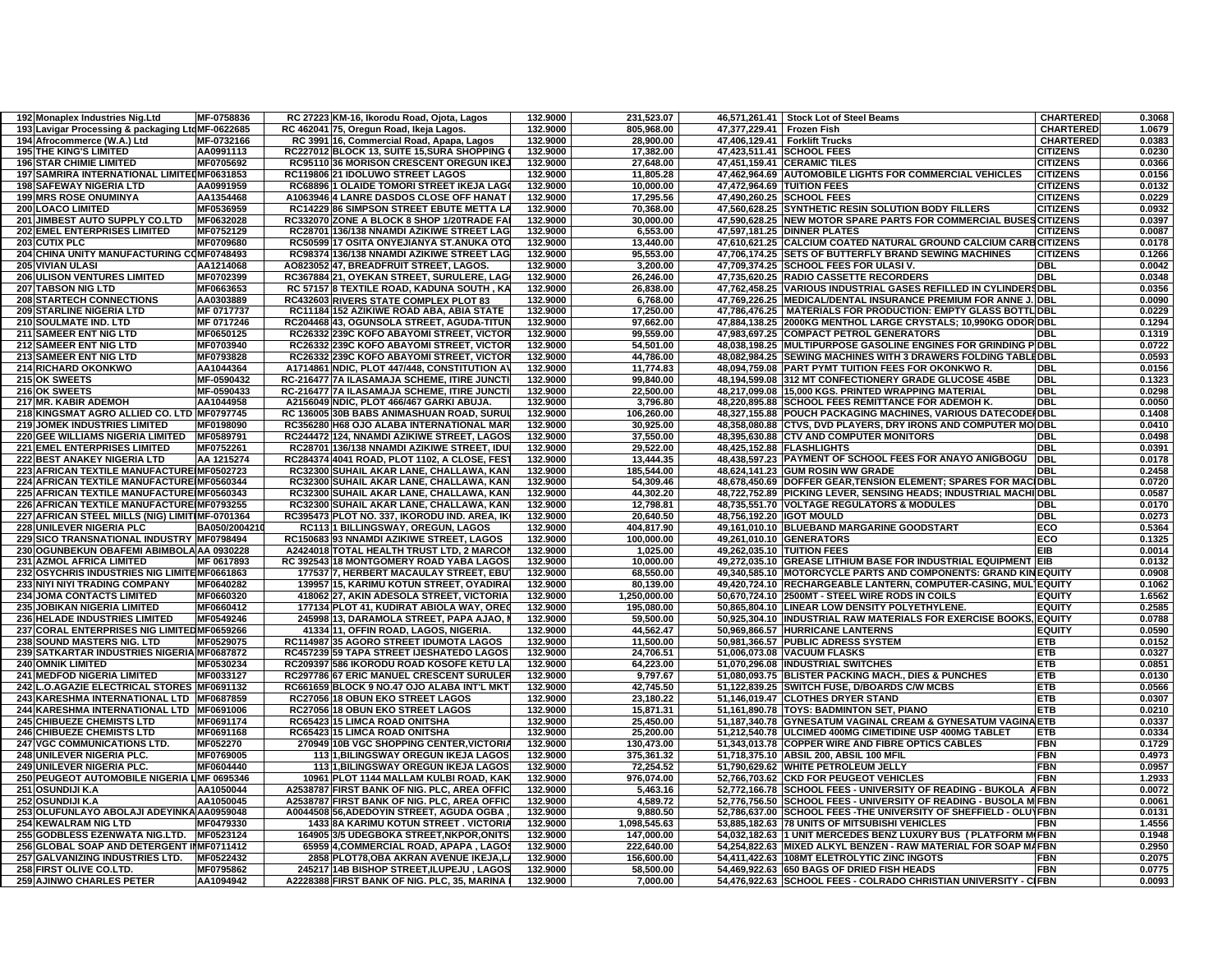| 260 NIGERIAN CARTON AND PACKAGINIF 0662393    |              |                | 12108 23 INDUSTRIAL AVENUE, ILUPEJU, LA       | 132.9000 | 780,000.00   |                           | 55,256,922.63 UNBLEACHED KRAFTLINER BOARD                              | <b>FBNMB</b>     | 1.0335 |
|-----------------------------------------------|--------------|----------------|-----------------------------------------------|----------|--------------|---------------------------|------------------------------------------------------------------------|------------------|--------|
| 261 INDUSTRIAL METAL PROCESSING MF 0491382    |              |                | 82839 METAL HOUSE, PLOT 6 COCOA INDUS         | 132.9000 | 535,056.90   |                           | 55,791,979.53 HOT ROLLED STEEL SHEETS                                  | <b>FBNMB</b>     | 0.7089 |
| <b>262 DUNLOP NIGERIA PLC</b>                 | MF 0575032   |                | 2736 OBA AKRAN AVENUE, IKEJA                  | 132.9000 | 55,410.00    |                           | 55,847,389.53 SKADA SYSTEM FOR ASRT PRESSES COMMUNICATION FBNMB        |                  | 0.0734 |
| 263 DUNLOP NIGERIA PLC                        | MF 707257    |                | 2736 OBA AKRAN AVENUE, IKEJA                  | 132.9000 | 6,450.00     |                           | 55,853,839.53 ARC GENERATING SET. 270 AMP WITH WELDING LEAD FBNMB      |                  | 0.0085 |
| <b>264 CHRISTY N OKOYE</b>                    | AA 1023652   |                | A 1899274 8 BANK ROAD, IKOYI, LAGOS           | 132.9000 | 30,000.00    |                           | 55,883,839.53 SCHOOL FEES                                              | <b>FBNMB</b>     | 0.0397 |
| 265 TNT/IAS CARGO AIRLINES (NIG) LT AA0975560 |              | RC 35797       | IAS CARGO AIRLINES (NIG) LTD 338, IK          | 132.9000 | 50,000.00    |                           | 55,933,839.53 PAYMENT FOR COURIER SERVICES                             | <b>FCMB</b>      | 0.0662 |
| <b>266 PRINCEPS (NIGERIA) LIMITED</b>         | MF0459234    | RC 460466      | <b>BRAIN WISSNER OR TAYO AJINUSI PRI</b>      | 132.9000 | 449,000.00   |                           | 56,382,839.53 THAI PARBOILED RICE                                      | <b>FCMB</b>      | 0.5949 |
| 267 ETCO NIG LTD                              | MF0614425    | <b>RC 3457</b> | ETCO NIGERIA LTD. 14 CREEK ROAD P             | 132.9000 | 205,018.00   |                           | 56,587,857.53 IINDUSTRIAL COOLING MACHINE                              | <b>FCMB</b>      | 0.2716 |
| 268 ETCO NIG LTD                              | MF0614504    | <b>RC 3457</b> | ETCO NIGERIA LTD. 14 CREEK ROAD P             | 132.9000 | 14,908.34    |                           | 56,602,765.87 TRANSFORMER                                              | <b>FCMB</b>      | 0.0198 |
| <b>269 RAPIDO VENTURES LIMITED</b>            | MF 0699177   | RC 63796       | KM 5, URATTA ROAD, UMUOBA OWER                | 132.9000 | 29,174.03    |                           | 56,631,939.89 PROJECTORS SCREEN AND ACCESSORIES                        | <b>FIDELITY</b>  | 0.0387 |
| 270 P.ANOTEC IMPORT & EXPORT LTD MF 0333244   |              |                | RC 480831   433 KOFAR RUWA MARKET, KANO, KA   | 132.9000 | 12,804.57    |                           | 56,644,744.46 GALVANISED PIPES (BLUE BAND) BOTH END SCREWE FIDELITY    |                  | 0.0170 |
| 271 GEOELIS CABLES LIMITED                    | MF 0267177   |                | RC 358839 9, ELETU-IWASHE LAGOS               | 132.9000 | 320,760.00   |                           | 56,965,504.46   10,815CTNS OF 'AJIKAMA' MONOSODIUM GUITAMITE FFIDELITY |                  | 0.4250 |
| 272 MARYMENT NIG LTD                          | MF 0630017   |                | RC 173206 3A, NEW MARKET ROAD, NNEWI          | 132.9000 | 110,000.00   |                           | 57,075,504.46 IMPORTATION OF NEW MOTORCYCLE SPARE PARTS                | <b>FSB</b>       | 0.1457 |
| 273 OLATUNJI SAMUEL                           | AA 1043681   |                | A 1065304 61, MARINA. LAGOS                   | 132.9000 | 2,000.00     |                           | 57,077,504.46 SCHOOL FEES                                              | <b>GATEWAY</b>   | 0.0026 |
| <b>274 KAYODE FANIMOKUN</b>                   | AA 1043675   |                | A 2032292 61, MARINA. LAGOS                   | 132.9000 | 16,730.00    |                           | 57,094,234.46 SCHOOL FEES                                              | <b>GATEWAY</b>   | 0.0222 |
| 275 JMS NIG. LTD.                             | MF 0428640   |                | RC 367615 239, KOFO ABAYOMI ST. V/ISLAND LAO  | 132.9000 | 37,500.00    |                           | 57,131,734.46 FISH MEAL PACKED IN BAGS                                 | <b>GATEWAY</b>   | 0.0497 |
| <b>276 VINCHEM INT'L LTD</b>                  | MF 0949505   |                | 274073 38. KOFO ABAYOMI STREET IST FLOOP      | 132.9000 | 189,050.00   |                           | 57.320.784.46 TOLUENE DIISOCYANATE FOR CHEMICAL INDUSTRIES GUARANTY    |                  | 0.2505 |
| 277 ROYAL UNITED (NIG) LTD                    | MF 0686858   |                | 146132 PLOT 88 AJOSE ADEOGUN STREET VIO       | 132.9000 | 27,805.42    |                           | 57,348,589.88 UNITS OF NEW SIAM TYRES OF VARIOUS SIZES                 | <b>GUARANTY</b>  | 0.0368 |
| 278 ROYAL UNITED (NIG) LTD                    | MF 0686864   |                | 146132 PLOT 88 AJOSE ADEOGUN STREET VIO       | 132.9000 | 24,048.85    |                           | 57,372,638.73 1,359 PIECES OF NEW SSTC BATTERIES OF VARIOUS            | <b>GUARANTY</b>  | 0.0319 |
| 279 PEARCE BABATUNDE ALFRED                   | AA 0804006   |                | A1064882 2 EMMANUEL ADEBIYI STREET, IJU AJ    | 132.9000 | 5,823.00     |                           | 57,378,461.73 REMITTANCE OF SCHOOL FEES                                | <b>GUARANTY</b>  | 0.0077 |
| <b>280 PATPLAST NIGERIA LTD</b>               | MF 0501448   |                | 157167 7-11 INDUSTRIAL AVENUE, ILUPEJU, L     | 132.9000 | 175,370.90   | 57,553,832.63 PVC RESIN   |                                                                        | <b>GUARANTY</b>  | 0.2324 |
| <b>281 PATPLAST NIGERIA LTD</b>               | MF 0501441   |                | 157167 7-11 INDUSTRIAL AVENUE, ILUPEJU LA     | 132.9000 | 37,059.56    |                           | 57,590,892.19 SPARE PARTS FOR LOOM MACHINE & SPINDLES                  | <b>GUARANTY</b>  | 0.0491 |
| 282 JNEW CIRCULATED ENT. LTD                  | MF 0686587   |                | 389034 NO 6 NWOSU STREET NDIAKU-ANOZIE        | 132.9000 | 200.000.00   |                           | 57.790.892.19 ASSORTED FAIRLY USED MOTORCYCLES                         | <b>GUARANTY</b>  | 0.2650 |
| <b>283 INDUSTRIAL METAL PROCESING</b>         | C MF 0573146 |                | 82839 METAL HOUSE PLOT 6, COCOA INDUS         | 132.9000 | 319,885.60   |                           | 58,110,777.79 470,420KGS OF HOT ROLLED STEEL SHEETS                    | <b>GUARANTY</b>  | 0.4238 |
| <b>284 COSCHARIS TECHNOLOGIES</b>             | MF 0679356   |                | 216991 68A ADEOLA ODEKU STREET VICTORI        | 132.9000 | 33,029.00    | 58,143,806.79 COMPUTER    |                                                                        | <b>GUARANTY</b>  | 0.0438 |
| <b>285 BERGER PAINTS PLC</b>                  | MF 0689100   |                | 1837 OBA AKRAN AVENUE, INDUSTRIAL ES'         | 132.9000 | 103.100.00   |                           | 58,246,906.79 ALUMINIUM PASTE                                          | <b>GUARANTY</b>  | 0.1366 |
| <b>286 BERGER PAINTS PLC</b>                  | MF 0590040   |                | 1837 OBA AKRAN AVENUE, INDUSTRIAL ES          | 132.9000 | 60,800.00    |                           | 58,307,706.79 SPRAY BOOTHS & ATX MIXING MACHINES                       | <b>GUARANTY</b>  | 0.0806 |
| <b>287 ALITALIA AIRLINES</b>                  | AA 0985360   |                | N/A CHURCHGATE BUILDING, PLOT 30, A           | 132.9000 | 557,549.97   |                           | 58,865,256.76 TICKET SALES FOR SEPTEMBER, 2004                         | <b>GUARANTY</b>  | 0.7387 |
| 288 OLOHIGBE EHIMENOHOMON IHONIAA 1011045     |              |                | C710630 2A IRU CLOSE, OFF QUEENS DRIVE IK     | 132.9000 | 13,280.00    |                           | 58,878,536.76 TUITION FEE- THE STATE UNIVERSITY OF NEW JERSE GUARDIAN  |                  | 0.0176 |
| 289 HOCHIEZ PHARMACEUTICALS NIGMF 0594275     |              |                | RC 108551 66, PALM AVENUE MUSHIN LAGOS        | 132.9000 | 20,000.00    |                           | 58,898,536.76 PHARMACEUTICALS - GENTAGLOBE EYE/EAR DROP                | <b>GUARDIAN</b>  | 0.0265 |
| 290 COSCHARIS TECHNOLOGY LTD.                 | MF 0640464   |                | RC 216991 PLOT 68A ADEOLA ODEKU STR. V/ISL    | 132.9000 | 58,081.80    |                           | 58,956,618.56 COMPUTER ACCESSORIES                                     | <b>GUARDIAN</b>  | 0.0770 |
| 291 WEST AFRICA MILK COMPANY (NICMF0672308    |              |                | 11330 PLOT 7B ACME ROAD, OGBA INDUSTR         | 132.9000 | 259,104.00   |                           | 59,215,722.56 96 METRIC TONNES SPRAY SKIMMED MILK POWDER HIBTC         |                  | 0.3433 |
| 292 S.G. INDUSTRIES LIMITED                   | MF0729805    |                | RC 452913 21B, KOPEK ROAD, OFF FATAI ATERE    | 132.9000 | 38,770.70    |                           | 59,254,493.26 OLYMPIC SHOE MOULD (INDUSTRIAL MACHINERY & MINDO         |                  | 0.0514 |
| 293 MEGA PLASTICS IND. LIMITED                | MF0674986    |                | RC398727 PLOT 4, ILUPEJU BYEPASS, ILUPEJU,    | 132.9000 | 40,000.00    |                           | 59,294,493.26 ARTIFICIAL RESIN (RAW MATERIAL FOR INDUSTRIES) INDO      |                  | 0.0530 |
| 294 J.O.A. INDUSTRIES LIMITED                 | MF0674777    |                | RC 54046 38, AKA ROAD, KEMBERI VILLAGE, OK    | 132.9000 | 10.300.00    |                           | 59,304,793.26 INDUSTRIAL LAMINATED PAPER WITH POLYESTER FIL INDO       |                  | 0.0136 |
| 295 DANMAN PLASTIC & PACKAGING IMF0482943     |              |                | RC 96422 21, KOPEK ROAD, OFF FATAI ATERE W    | 132.9000 | 97.393.75    |                           | 59,402,187.01 POLYVINYL CHLORIDE (INDUSTRIAL RAW MATERIAL)             | <b>INDO</b>      | 0.1290 |
| 296 Henry & Henry Limited                     | MF0267897    |                | RC174210 14, Bajulaiye Street, Idumota, Lagos | 132.9000 | 36,540.00    |                           | 59,438,727.01 Bicycle Tyres for CKD                                    | Int. Trust       | 0.0484 |
| 297 PANABIZ INTERNATIONAL LIMITED MF0614228   |              |                | 168469 NO. 11A OSBORNE ROAD, IKOYI, LAGO      | 132.9000 | 134.450.20   |                           | 59.573.177.21 DIGITAL COPIER/PRINTER "PANASONIC BRAND"                 | <b>INTERCITY</b> | 0.1781 |
| 298 OSY OFORKASON NIG. LIMITED                | MF0428381    |                | 149646 NO. 40 OBAFEMI AWOLOWO WAY IKE.        | 132.9000 | 16,405.80    |                           | 59,589,583.01 LAMINATING FILM, CASH BOX & WATER MACHINE                | <b>INTERCITY</b> | 0.0217 |
| 299 OSY OFORKASON NIG. LIMITED                | MF0428380    |                | 149646 NO. 40 OBAFEMI AWOLOWO WAY IKE,        | 132.9000 | 15,180.00    |                           | 59,604,763.01 BINDING MACHINE                                          | <b>INTERCITY</b> | 0.0201 |
| <b>300 VARIATIONS LIMITED</b>                 | MF0735451    | 249054         | ZONE 3 NO 47 NWAGBALA ESTATE NN               | 132.9000 | 918.289.00   |                           | 60,523,052.01 USED MOTORCYCLE'S                                        | <b>INTERCON.</b> | 1.2167 |
| 301 STANDARD FLOUR MILLS                      | MF0291436    | 50,325.00      | <b>15 CREEK ROAD APAPA LAGOS</b>              | 132.9000 | 3,240,254.28 |                           | 63,763,306.29 13,250MT OF US NO.2 BETTER HARD RED WINTER WHEINTERCON.  |                  | 4.2933 |
| 302 SOUTHLAKE RESOURCES LIMITED AA1403874     |              |                | 292817 350-360 IKORODU ROAD MARYLAND          | 132.9000 | 4,000.00     |                           | 63,767,306.29 SCHOOL FEES                                              | <b>INTERCON.</b> | 0.0053 |
| 303 IBEANU BROTHERS & CO LTD.                 | MF0735423    |                | 12597 H77 ALABA INTERNATIONAL MARKET          | 132.9000 | 22,552.00    |                           | 63,789,858.29 132 SETS MODEL BCD160 & 88 SETS MODEL BCD132 FIINTERCON. |                  | 0.0299 |
| 304 IBEANU BROTHERS & CO LTD.                 | MF0735428    |                | 12954 H77 ALABA INTERNATIONAL MARKET          | 132.9000 | 17,962.00    |                           | 63,807,820.29   131 SETS OF ALBA CHEST FREEZERS                        | <b>INTERCON.</b> | 0.0238 |
| 305 GOODYEAR ENGINEERING AND PLMF0508039      |              |                | 77194 20 OROYINYIN STREET IDUMOTA LAG(        | 132.9000 | 62.600.00    |                           | 63.870.420.29 1390 CTNS OF DOOR LOCKS (75MM/100MM)                     | <b>INTERCON.</b> | 0.0829 |
| 306 GALVANIZING INDUSTRIES LIMITEIMF0795902   |              | 2858           | PLOT 78, OBA AKRAN AVENUE IKEJA               | 132.9000 | 156,600.00   |                           | 64,027,020.29 108MT OF ELECTROLYTIC ZINC INGOTS                        | <b>INTERCON.</b> | 0.2075 |
| 307 AUSCHIDI NIGERIA ENTERPRISES MF0645614    |              |                | 987281 ZONE C, BLOCK 9, SHOPE 107, TRADE      | 132.9000 | 32,558.00    |                           | 64,059,578.29 210,440 DOZ OF HAND TOOLS, AUTO PARTS, LOCKS & INTERCON. |                  | 0.0431 |
| <b>308 AUSCHIDI NIGERIA ENT</b>               | MF0533967    |                | 987281 ZONE C, BLOCK 9, SHOP 107, TRADE F     | 132.9000 | 14,238.00    |                           | 64,073,816.29 19,525 DOZ OF ENGINEERS'S STEEL FILES                    | <b>INTERCON.</b> | 0.0189 |
| 309 AGRIC INTERNATIONAL TECHNOLOMF0810197     |              |                | 158157.00 5 AGORO ODIYAN STREET VICTORIA I    | 132.9000 | 25,200.00    |                           | 64,099,016.29 3,600PCS AGRITED CAGES (3 TIERS GALVANISED WIRHINTERCON. |                  | 0.0334 |
| 310 LIBERTY BANK PLC                          | AA1000274    |                | RC151925 31 BISHOP OLUWOLE STREET VICTOR      | 132.9000 | 19,677.34    |                           | 64,118,693.63 EQUATION LICENCE FEE                                     | <b>LIBERTY</b>   | 0.0261 |
| 311 EMEL ENTERPRISES LIMITED                  | MF 0752141   |                | 28701 136/138 NNAMDI AZIKIWE STREET, LAC      | 132.9000 | 96,904.00    |                           | 64,215,597.63 CARTONS OF CANDLES                                       | <b>MBC</b>       | 0.1284 |
| <b>312 EMEL ENTERPRISES LIMITED</b>           | MF 0651727   | 28701          | 136/138 NNAMDI AZIKIWE STREET, LAG            | 132.9000 | 76,230.00    |                           | 64,291,827.63 HURRICANE LANTERNS                                       | <b>IMBC</b>      | 0.1010 |
| 313 EMEL ENTERPRISES LIMITED                  | MF 0748497   | 28701          | 136/138 NNAMDI AZIKIWE STREET, LAG            | 132.9000 | 68.651.00    |                           | 64,360,478.63 ELECTRIC LAMPS                                           | <b>MBC</b>       | 0.0910 |
| <b>314 EMEL ENTERPRISES LIMITED</b>           | MF 0752139   | 28701          | 136/138 NNAMDI AZIKIWE STREET, LAO            | 132.9000 | 33,172.00    |                           | 64,393,650.63 FLASHLIGHTS                                              | <b>MBC</b>       | 0.0440 |
| <b>315 EMEL ENTERPRISES LIMITED</b>           | MF 0752287   | 28701          | 136/138 NNAMDI AZIKIWE STREET. LAO            | 132.9000 | 31.022.00    |                           | 64.424.672.63 VACUUM FLASKS                                            | <b>MBC</b>       | 0.0411 |
| <b>316 EMEL ENTERPRISES LIMITED</b>           | MF 0752150   | 28701          | 136/138 NNAMDI AZIKIWE STREET, LAC            | 132.9000 | 12,924.00    | 64,437,596.63 LIGHT BULB  |                                                                        | <b>MBC</b>       | 0.0171 |
| 317 EMEL ENTERPRISES LIMITED                  | MF 0652188   | 28701          | 136/138 NNAMDI AZIKIWE STREET, LAC            | 132.9000 | 11,196.00    | 64,448,792.63 DINNER SETS |                                                                        | <b>MBC</b>       | 0.0148 |
| 318 EMEL ENTERPRISES LIMITED                  | MF 0752126   | 28701          | 136/138 NNAMDI AZIKIWE STREET, LAG            | 132.9000 | 10,799.00    |                           | 64,459,591.63 TEA CUP SETS                                             | <b>MBC</b>       | 0.0143 |
| <b>319 EMEL ENTERPRISES LIMITED</b>           | MF 0752265   | 28701          | 136/138 NNAMDI AZIKIWE STREET, LAG            | 132.9000 | 10,300.00    |                           | 64,469,891.63 KEROSENE STOVES                                          | <b>MBC</b>       | 0.0136 |
| <b>320 EMEL ENTERPRISES LIMITED</b>           | MF 0752135   | 28701          | 136/138 NNAMDI AZIKIWE STREET. LAG            | 132.9000 | 8.048.00     | 64,477,939.63 GLASSWARE   |                                                                        | <b>MBC</b>       | 0.0107 |
| 321 EMEL ENTERPRISES LIMITED                  | MF 0748476   | 28701          | 136/138 NNAMDI AZIKIWE STREET, LAC            | 132.9000 | 7,854.00     |                           | 64,485,793.63 GLASS TUMBLERS                                           | <b>MBC</b>       | 0.0104 |
| 322 EMEL ENTERPRISES LIMITED                  | MF 0752121   |                | 28701 136/138 NNAMDI AZIKIWE STREET, LAG      | 132.9000 | 7,536.00     | 64,493,329.63 GLASSWARE   |                                                                        | <b>MBC</b>       | 0.0100 |
| 323 EMEL ENTERPRISES LIMITED                  | MF 0752120   | 28701          | 136/138 NNAMDI AZIKIWE STREET, LAG            | 132.9000 | 6,863.00     |                           | 64,500,192.63 PORCELAIN SETS                                           | <b>MBC</b>       | 0.0091 |
| <b>324 EMEL ENTERPRISES LIMITED</b>           | MF 0651702   | 28701          | 136/138 NNAMDI AZIKIWE STREET, LAC            | 132.9000 | 6,838.00     |                           | 64,507,030.63 PORCELAIN PLATES                                         | <b>MBC</b>       | 0.0091 |
| <b>325 EMEL ENTERPRISES LIMITED</b>           | MF 0748487   | 28701          | 136/138 NNAMDI AZIKIWE STREET, LAG            | 132.9000 | 6,838.00     |                           | 64,513,868.63 DINNER PLATES                                            | MBC              | 0.0091 |
| <b>326 DIFCO NIGERIA LIMITED</b>              | MF 0752557   |                | 479790 2D, A.J MARINHO DRIVE, VICTORIA ISL    | 132.9000 | 34.044.88    |                           | 64,547,913.51 POLYPROPYLENE ACRYLIQUE                                  | <b>MBC</b>       | 0.0451 |
| <b>327 DIFCO NIGERIA LIMITED</b>              | MF 0752558   |                | 479790 2D, A.J MARINHO DRIVE, VICTORIA ISL.   | 132.9000 | 10,467.37    |                           | 64,558,380.88 POLYPROPYLENE ACRYLIQUE                                  | <b>MBC</b>       | 0.0139 |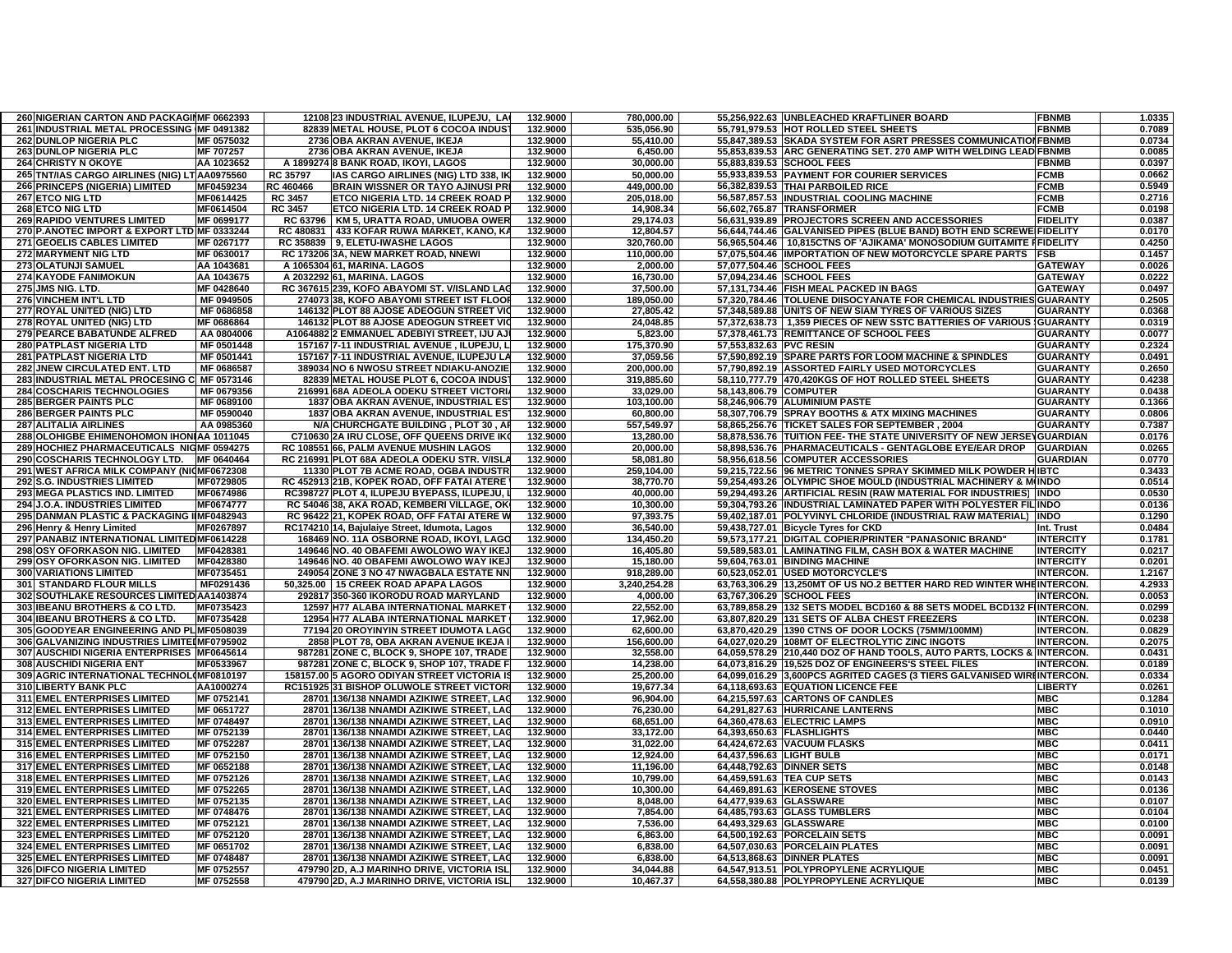| 328 CHINA UNITY MANUFACTURING COMF 0748457  |                  | 98374 136/138 NNAMDI AZIKIWE STREET, LAG      | 132.9000 | 53,031.00    | 64,611,411.88 BUTTERFLY SEWING MACHINES                              | <b>MBC</b>        | 0.0703 |
|---------------------------------------------|------------------|-----------------------------------------------|----------|--------------|----------------------------------------------------------------------|-------------------|--------|
| 329 CHINA HOME & OFFICE EQUIPMEN MF 0752264 |                  | 94737 136/138 NNAMDI AZIKIWE STREET, LAC      | 132.9000 | 41,951.00    | 64,653,362.88 TYRES AND TUBES                                        | <b>MBC</b>        | 0.0556 |
| 330 SHONGHAI PACKAGING IND.LTD   MF 0673670 |                  | RC 21772 NCWS HOUSE PC 14 AHMED ONIBUDO       | 132.9000 | 100,800.00   | 64,754,162.88 PAINT CONTAINER MOULDS                                 | <b>MTB</b>        | 0.1336 |
| 331 CHI PHARMACEUTICALS LTD                 | MF 0559174       | RC 300.051 20 CHIEF BENSON ANORUE STREET A    | 132.9000 | 163,101.50   | 64,917,264.38 VARIOUS JANSSEN PRODUCTS(PHARMACEUTICAL PD MTB         |                   | 0.2161 |
| 332 Texaco Nigeria Plc                      | MF0468797        | RC6442 8, Macarthy Street, Onikan, Lagos      | 132.9000 | 21,765.00    | 64,939,029.38 Lubricating Oil in Pails & Drums                       | <b>NAMBL</b>      | 0.0288 |
| 333 Texaco Nigeria Plc                      | <b>MF0477624</b> | RC6442 8, Macarthy Street, Onikan, Lagos      | 132.9000 | 2.907.90     | 64,941,937.28 4 Drums of Viscoplex (Additives)                       | <b>NAMBL</b>      | 0.0039 |
| 334 Jupiter Concerns Limited                | MF0622698        | RC372837 Apapa-Oshodi Exp., Beside Honda Plac | 132.9000 | 94,500.00    | 65,036,437.28 Frozen Fish                                            | <b>NAMBL</b>      | 0.1252 |
| 335 JMG LIMITED                             | MF0581578        | 327468 PLOT 1393 TIAMIYU SAVAGE STR. V.I.     | 132.9000 | 141,004.00   | 65,177,441.28 MASSEY FERGUSON DIESEL GENERATING SETS                 | <b>NBM</b>        | 0.1868 |
|                                             |                  |                                               |          |              |                                                                      |                   |        |
| 336 BEAUTYFAIR LABORATORIES LTD MF0541893   |                  | 20770 12, REDEMPTION CRESCENT GBAGAD/         | 132.9000 | 38,110.00    | 65,215,551.28 INDUSTRIAL PACKAGING MATERIALS                         | <b>NBM</b>        | 0.0505 |
| 337 PEUGEOT AUTOMOBILE NIGERIA IMF0695342   |                  | RC 10961 PLOT 1144 MALLAM KULBI ROAD KAK      | 132.9000 | 200,000.00   | 65,415,551.28 CKD FOR PEUGEOT CARS                                   | <b>NUB INT'L</b>  | 0.2650 |
| 338 NIGERIAN TELECOMMUNICATIONS AA1012005   |                  | 67732 PLOT 251 HERBERT MACAULAY WAY           | 132.9000 | 1,997,076.60 | 67,412,627.88 VESSEL CHARTER AND REPAIR CREW AND MOBILIZATPLATINUM   |                   | 2.6461 |
| 339 LMDA NIGERIA LIMITED                    | MF0498767        | 33927 45 OJO GIWA STREET, LAGOS               | 132.9000 | 32,690.10    | 67,445,317.98 300 SETS INDUSTRIAL SEWING MACHINES FULLY AUTOPLATINUM |                   | 0.0433 |
| 340 D.D.GAMMA INTERNATIONAL LIMITMF0775413  |                  | 66488 PLOT 4-7 AFROMEDIA INDUSTRIAL EST       | 132.9000 | 11,486.50    | 67,456,804.48 BICYCLE SPARE PARTS                                    | <b>PLATINUM</b>   | 0.0152 |
| 341 UNITED PARCEL SERVICES LTD              | AA0654645        | 27329 16, OWORONSOKI EXPRESS WAY, GBA         | 132.9000 | 174,625.84   | 67,631,430.32 COURIER SERVICES                                       | <b>PRUDENT</b>    | 0.2314 |
| 342 TRANSERVE NIGERIA LIMITED               | MF0656645        | 225725 PLOT 2 & 3, ODOFIN PARK ESTATE, AN     | 132.9000 | 21,095.00    | 67,652,525.32 JEWEL BOX - CD CASE                                    | <b>PRUDENT</b>    | 0.0280 |
| 343 OPEOLUWA KEHINDE AYOTUNDE AA1062770     |                  | A2090138 14. ODUNUKAN STREET. SHOMOLU. L      | 132.9000 | 4.750.00     | 67,657,275.32 SCHOOL FEES                                            | <b>PRUDENT</b>    | 0.0063 |
| <b>344 EAGLE FLIGHT VENTURES</b>            | MF0767001        | LAZ062686 7, FRANKLIN RD, EBUTE METTA WEST    | 132.9000 | 1.898.44     | 67,659,173.76 PAYMENT FOR NEW OIL EQUIPMENTS, SPARES FOR DISTB       |                   | 0.0025 |
| 345 OSOSANYA OLUSEYE O.                     | AA1115910        | A1151865 POE-CEM SHELL PETROLEUM DEVELO       | 132.9000 | 4,392.18     | 67,663,565.95 SCHOOL FEES                                            | TRUS <sub>1</sub> | 0.0058 |
| 346 KABBA TRADING AND MANUFACTIMF0689602    |                  | RC78619 45, IGA IDUNGANRAN STREET LAGOS       | 132.9000 | 171,100.00   | 67,834,665.95 14750KGS INDUSTRIAL ODORIFEROUS SUBSTANCES             | <b>TRUST</b>      | 0.2267 |
| 347 WEST AFRICAN PORTLAND CEMENMF0675255    |                  | <b>1858 1 ELEPHANT CEMENT HOUSE IKEJA</b>     | 132.9000 | 636.10       | 67,835,302.05 NEW.USED AND RECONDITION SPARES PARTS FOR CIUBN        |                   | 0.0008 |
| 348 TEXACO NIG PLC                          | MF0468795        | <b>6442 8 MACARTHY STREET LAGOS</b>           | 132.9000 | 956.739.76   | 68.792.041.81 1000MTNS OF SNO 600BULK BASE OIL                       | UBN               | 1.2677 |
| 349 SHONGAI PACKAGING IND.LTD               | MF0724802        | 21772 KM 38 LAGOS-ABEOKUTA ROAD               | 132.9000 | 77,450.00    | 68,869,491.81 DOUBLE STATION BLOW MOULDING MACHINE                   | <b>UBN</b>        | 0.1026 |
| <b>350 MAYOR ENGR COY LTD</b>               | MF0771578        | 28664 PLOT 68 IKORODU IND.EST.IKORODU         | 132.9000 | 109,206.00   | 68,978,697.81 FORKLIFT CPCD1500FB 2SETS, ELECTRIC FORKLIFT CUBN      |                   | 0.1447 |
| 351 AFRICAN PETROLEUM PLC                   | MF0299712        | 4119 54/56 BROAD STREET LAGOS                 | 132.9000 | 204,000.00   | DI-OCTYL PHTHALATE (DOP) PACKED IN DRUMS OF 20 UBN                   |                   | 0.2703 |
|                                             |                  |                                               |          |              | 69,182,697.81                                                        |                   |        |
| 352 RAYBROS ENT. NIG. LTD                   | MF0680963        | 93409 B363/366 ALABA INTERNATIONAL MAI        | 132.9000 | 74,937.00    | 69,257,634.81 119 UNITS OF NEW KAMA GENERATORS                       | UTB               | 0.0993 |
| 353 ESTENDO POWER PRODUCT CO. LIMF0736026   |                  | 254170 300, WHARF ROAD, AIRWAYS B/STOP,       | 132.9000 | 55,471.00    | 69,313,105.81 353 SETS OF GENERATOR (NEW)                            | <b>UTB</b>        | 0.0735 |
| <b>354 BASCO NIGERIA LTD</b>                | MF0401172        | 247330 6/2 RACE COURSE SABO ROAD ADAM         | 132.9000 | 413,000.00   | 69,726,105.81 CKD COMPONENTS FOR MOTORCYCLES                         | <b>UTB</b>        | 0.5472 |
| <b>355 PRIMAL NIGERIA LIMITED</b>           | MF 0698634       | 204223 54 MURTALA MUHAMMED AIRPORT RD         | 132.9000 | 36,214.03    | 69,762,319.84   4,510,000PCS OF ALASKA 300 HLO 144 KNURLS BLUE WEMA  |                   | 0.0480 |
| <b>356 ARABELA VENTURES LIMITED</b>         | MF 0697791       | 183574 30 ILUPEJU BYEPASS ILUPEJU LAGOS       | 132.9000 | 8,820.00     | 69,771,139.84 240,000PCS OF DOYPACK WITH LONG SPOUT FOR PI WEMA      |                   | 0.0117 |
| <b>357 VITAL PRODUCTS LTD</b>               | MF0601631        | 94312 28, AJASA STREET, ONIKAN, LAGOS         | 132.9000 | 36,932.00    | 69,808,071.84 DOUBLE EDGE SHAVING RAZOR BLADES                       | ZENITH            | 0.0489 |
| 358 VISTA INTERNATIONAL LIMITED             | MF 0696127       | 208914 PLOT 44 JIMOH ODUTOLA STREET SUI       | 132.9000 | 118,100.02   | 69,926,171.86 RAW MATERIAL FOR PAPER INDUSTRY- WHITE PRINTIZENITH    |                   | 0.1565 |
| 359 VISTA INTERNATIONAL LIMITED.            | MF 0696128       | 208914 PLOT 44 JIMOH ODUTOLA STREET SUP       | 132.9000 | 20,486.70    | 69,946,658.56 RAW MATERIALS FOR EXERCISE BOOKS                       | <b>ZENITH</b>     | 0.0271 |
| 360 V.I.P MERCHANDISE ENT LTD               | MF0697340        | 387628 7/9 INDUSTRIAL AVENUE,ILUPEJU,LAO      | 132.9000 | 119,460.00   | 70,066,118.56 VARIOUS CKD COMPONENTS OF JAPANGO MOTORCYZENITH        |                   | 0.1583 |
| 361 TOWER ALUMINIUM NIGERIA PLC.            | MF0824817        | 2002 9, OBA AKRAN AVENUE, IKEJA, LAGOS        | 132.9000 | 12.284.10    | 70.078.402.66 ALUMINIUM KETTLES                                      | <b>ZENITH</b>     | 0.0163 |
| 362 TOWER ALUMINIUM NIGERIA PLC . MF0554293 |                  | 2002 9, OBA AKRAN AVENUE, IKEJA, LAGOS        | 132.9000 | 77.26        | 70,078,479.92 INDUSTRIAL RAW MATERIAL - PORTHOLE(SHORTFAL            | ZENITH            | 0.0001 |
| 363 TOWER ALUMINIUM NIGERIA PLC. MF0554299  |                  | 2002 9, OBA AKRAN AVENUE, IKEJA, LAGOS        | 132.9000 | 48.59        | 70.078.528.51 RAW MATERIAL- POWDER PAINT                             | <b>ZENITH</b>     | 0.0001 |
| <b>364 THE SUN PUBLISHING</b>               | MF0944447        | 406519 2 COSCHARIS STREET, KIRIKIRI, APAP     | 132.9000 | 366,687.36   | 70,445,215.87 RAW MATERIAL- WEB OFFSET PRINTING INK                  | <b>ZENITH</b>     | 0.4859 |
| 365 THE SUN PUBLISHING                      | MF0944449        | 406519 2 COSCHARIS STREET, KIRIKIRI, APAP.    | 132.9000 | 84,614.82    | 70,529,830.69 PRINTING MATERIALS - POSITIVE PRINTING PLATES FOZENITH |                   | 0.1121 |
|                                             | MF 0695409       |                                               | 132.9000 | 87.170.00    |                                                                      | <b>ZENITH</b>     |        |
| 366 SOSACO NIGERIA LIMITED                  |                  | 347146 86A ALLEN AVENUE IKEJA LAGOS           |          |              | 70,617,000.69 GROCERY- TOMATO PASTE                                  |                   | 0.1155 |
| <b>367 SOSACO NIGERIA LIMITED</b>           | MF0643326        | 347146 86A ALLEN AVENUE IKEJA LAGOS           | 132.9000 | 20.00        | 70,617,020.69 POWDERED MILK(SHORTFALL ON BC)                         | <b>ZENITH</b>     | 0.0000 |
| 368 SEVEN-UP BOTTLING COMPANY PIMF 0792268  |                  | 1928 247, MOSHOOD ABIOLA ROAD, IJORA, I       | 132.9000 | 2,083,559.40 | 72,700,580.09 RAW MATERIAL- CONCENTRATES FOR SOFTDRINKS              | <b>ZENITH</b>     | 2.7607 |
| 369 SEVEN-UP BOTTLING COMPANY PIMF 0792270  |                  | 1928 247, MOSHOOD ABIOLA ROAD, IJORA, L       | 132.9000 | 65,628.76    | 72,766,208.85 ENGINE, ALTERNATOR-VEHICLE SPARES                      | <b>ZENITH</b>     | 0.0870 |
| 370 PEUGEOT AUTOMOBILE NIG. LTD   MF0695343 |                  | 10961 PLOT 1144, MALLAM KULBI ROAD, KAK       | 132.9000 | 698,950.66   | 73,465,159.51 58 PEUGEOT VEHICLES (GOODS ARE NEW                     | <b>ZENITH</b>     | 0.9261 |
| 371 PERPETUAL INDUSTRIES LIMITED MF0658811  |                  | 470083 8, ITAPEJU STREET APAPA LAGOS          | 132.9000 | 22.642.00    | MACHINERY SPARES-CHOKES, BALLETS AND SWITCH ZENITH<br>73.487.801.51  |                   | 0.0300 |
| 372 OK FOODS LIMITED.                       | MF0790521        | 216477 7A ILASAMAJA SCHEME ITIRE JUNCTI       | 132.9000 | 42,536.10    | RAW MATERIAL- TWO MIXERS FOR FLAVOUR AND COLZENITH<br>73,530,337.61  |                   | 0.0564 |
| 373 OK FOODS LIMITED.                       | MF 0655916       | 216477 7A ILASAMAJA SCHEME ITIRE JUNCTI       | 132.9000 | 6,010.00     | 73,536,347.61 PARTS AND ACCESORIES FOR CANDY MAKING MACH ZENITH      |                   | 0.0080 |
| 374 OK FOODS LIMITED.                       | MF 0655931       | 216477 7A ILASAMAJA SCHEME ITIRE JUNCTI       | 132.9000 | 2,240.00     | 73,538,587.61 PRODUCTION MACHINERY- ROTARY MOULDER FOR BIZENITH      |                   | 0.0030 |
| <b>375 MERCHANT INVESTORS LIMITED</b>       | MF0941306        | 14498 63, ENU - OWA STREET, IDUMAGBO LA       | 132.9000 | 20,940.00    | 73,559,527.61<br>CHEMICAL RAW MATERIAL- CITRIC ACID                  | ZENITH            | 0.0277 |
| 376 LATKAD INTERNATIONAL LTD                | MF0639098        | 82641 5, ATUNWA STREET OFF UNITY, IKEJA       | 132.9000 | 81,900.00    | 73,641,427.61 CHEMICAL RAW MATERIAL- SILTREX 501                     | <b>ZENITH</b>     | 0.1085 |
| 377 LA ROCHE EQUIPMENT NIG. LTD             | MF0697391        | 410954 PLOT 64A AMUWO ODOFIN COMMERC          | 132.9000 | 17,696.00    | 73,659,123.61 PRODUCTION EQUIPMENT- SISAL TOW (NEW)                  | ZENITH            | 0.0234 |
| 378 KIMO HOME DEPOT LTD                     | <b>MF0555906</b> | 385786 133, HAPPY HOME AV.KIRIKIRI IND.EST    | 132.9000 | 61,928.00    | 73,721,051.61 PORCELAIN WARE                                         | <b>ZENITH</b>     | 0.0821 |
| 379 KAWAY SHOE FACTORY NIG. LTD MF 0794646  |                  | 478695 7TH FLOOR, GREAT NIG.HOUSE 47/57       | 132.9000 | 25.076.00    | 73.746.127.61 LADIES SHOES                                           | ZENITH            | 0.0332 |
| 380 KARINA INT'L LIMITED                    | MF0640744        | 272170 1225C BISHOP OLUWOLE STREET VICT       | 132.9000 | 64,800.00    | 73,810,927.61 RAW MATERIAL- ARTFICIAL RESINS                         | <b>ZENITH</b>     | 0.0859 |
| <b>381 JIN XING TRADE LTD</b>               | MF 0695043       | 457516 GREAT NIG HOUSE, 13TH FLOOR 45/57      | 132.9000 | 13.150.00    | 73.824.077.61 LADIES HANDBAG                                         | <b>ZENITH</b>     | 0.0174 |
| 382 JIN XING TRADE LTD                      | MF 0794635       | 457516 GREAT NIG HOUSE, 13TH FLOOR 45/57      | 132.9000 | 12,425.00    | 73,836,502.61<br><b>SUN GLASSES</b>                                  | <b>ZENITH</b>     | 0.0165 |
| <b>383 ISHA VENTURES LIMITED</b>            | MF0637926        | 242713 10, IDOLUWO STREET IDUMOTA LAGOS       | 132.9000 | 18.410.00    | 73.854.912.61 ELECRTICAL MATERIAL- ELECTRODES                        | <b>ZENITH</b>     | 0.0244 |
| 384 ISHA VENTURES LIMITED                   | MF0800637        | 242713 10, IDOLUWO STREET IDUMOTA LAGOS       | 132.9000 | 18.090.00    | 73,873,002.61   SELF ADHESIVE TAPE-PRODUCTION MATERIAL               | <b>ZENITH</b>     | 0.0240 |
| <b>385 ISHA VENTURES LIMITED</b>            | MF0800638        | 242713 10, IDOLUWO STREET IDUMOTA LAGO        | 132.9000 | 16,850.00    | 73,889,852.61 RAW MATERIAL- NYLON FIBRES                             | <b>ZENITH</b>     | 0.0223 |
|                                             |                  |                                               |          |              |                                                                      |                   |        |
| <b>386 ISHA VENTURES LIMITED</b>            | MF0800643        | 242713 10.IDOLUWO STREET IDUMOTA LAGOS        | 132.9000 | 11.780.00    | 73.901.632.61 BRACKET AND BEDHANG                                    | <b>ZENITH</b>     | 0.0156 |
| 387 ISHA VENTURES LIMITED                   | MF0800642        | 242713 10, IDOLUWO STREET IDUMOTA LAGOS       | 132.9000 | 10,800.00    | 73,912,432.61 DOOR LOCKS                                             | <b>ZENITH</b>     | 0.0143 |
| 388 ISHA VENTURES LIMITED                   | MF0800645        | 242713 10, IDOLUWO STREET IDUMOTA LAGOS       | 132.9000 | 6,460.00     | 73,918,892.61 CURTAIN RODS AND STAPLE                                | <b>ZENITH</b>     | 0.0086 |
| 389 INTER-SWASTIK NIG. LTD                  | <b>MF0695269</b> | 375429 39/41 DOCEMO STREET, IDUMOTA, LA       | 132.9000 | 90.00        | AGRICULTURAL MACHINERY- CORN GRINDING MILLS<br>73.918.982.61         | <b>ZENITH</b>     | 0.0001 |
| 390 INTER - SWASTIK NIG. LTD                | MF0695264        | 375429 3RD FLOOR 39/41, DOCEMO ST IDUMO       | 132.9000 | 129.74       | 73,919,112.35 AGRICULTRAL MACHINERY- PRIME MOVER                     | ZENITH            | 0.0002 |
| <b>391 GTA ENGINEERING NIG LIMITED</b>      | MF0824277        | 447019 7 RANDLE CRESCENT 6 IND FLOOR LA       | 132.9000 | 28,400.40    | 73,947,512.75 ELECTRIC TRANSFORMER OIL                               | <b>ZENITH</b>     | 0.0376 |
| 392 GREY DE KOUROUN NIG. LTD                | MF0749771        | 152493 22 HAPPY HOME AVE. KIRIKIRI, APAPA     | 132.9000 | 23,338.89    | 73,970,851.64 RAW MATERIALS - BOTTLES, CAPS AND BRUSHES, OILZENITH   |                   | 0.0309 |
| 393 EXIM FORWARDING SERVICES LTDMF0595547   |                  | 343411 1. COMMERCIAL RD. GEMINI BLOCK L.      | 132.9000 | 559,180.00   | 74,530,031.64 INDUSTRIAL-RAW MATERIAL -TALLOW                        | ZENITH            | 0.7409 |
| <b>394 DEVIKA NIGERIA LTD</b>               | MF0655607        | 114045 9, OJON STREET OFF AGORO ST. IDUN      | 132.9000 | 10.657.04    | 74,540,688.68 WALL CLOCKS                                            | ZENITH            | 0.0141 |
| 395 DEVIKA NIGERIA LTD                      | MF0230620        | 114045 9, OJON STREET OFF AGORO ST. IDUM      | 132.9000 | 6,349.88     | 74,547,038.56 FLOOR LAMPS                                            | ZENITH            | 0.0084 |
|                                             |                  |                                               |          |              |                                                                      |                   |        |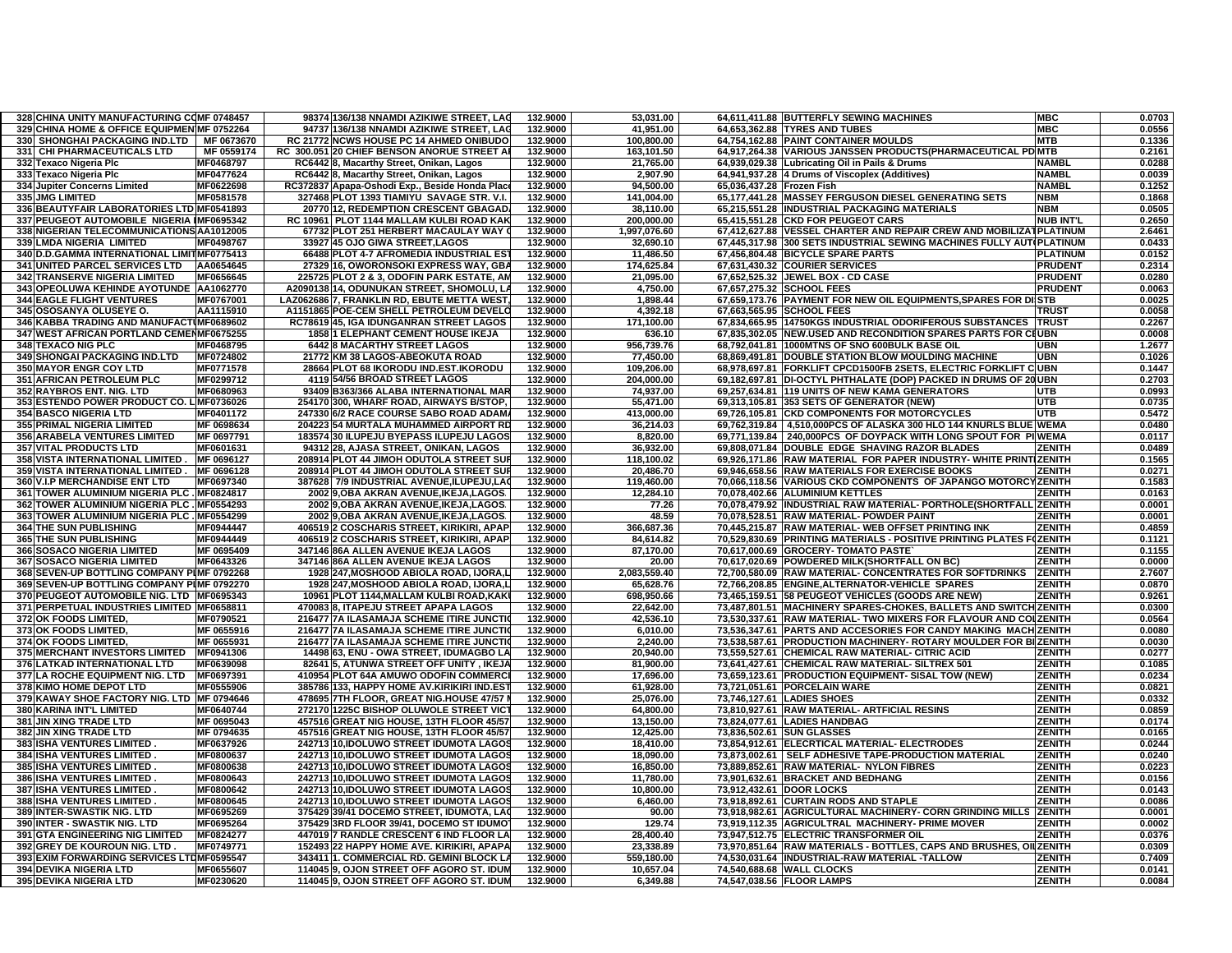| 396 CE MAXIM INVESTMENTS LIMITED IMF0553186      |            | 175463 11A EBINPEJO LANE, IDUMOTA, LAGOS            | 132.9000 | 41,000.00    |                          | 74,588,038.56 BLANK VIDEO CASSETTE IN BULK E-105 VHS                        | <b>ZENITH</b>    | 0.0543 |
|--------------------------------------------------|------------|-----------------------------------------------------|----------|--------------|--------------------------|-----------------------------------------------------------------------------|------------------|--------|
| <b>397 BRITSUN NIGERIA LTD</b>                   | MF0749289  | 187023 29 IDUMAGBO AVENUE, 2ND FLOOR, LA            | 132.9000 | 55,000.00    |                          | 74,643,038.56 GASOLINE GENERATING SETS                                      | <b>ZENITH</b>    | 0.0729 |
| <b>398 BRITSUN NIGERIA LIMITED</b>               | MF0790444  | 187023 29 IDUMAGBO AVENUE,2ND FLOOR,LA              | 132.9000 | 13,170.00    |                          | 74,656,208.56 SHOE RACKS                                                    | <b>ZENITH</b>    | 0.0175 |
| 399 BON PLEASANT PHARMACEUTICA MF 0082171        |            | 241141 30, BAJULAIYE ROAD, SHOMOLU LAGO             | 132.9000 | 166,846.40   |                          | 74,823,054.96 PHARMACEUTICALS-COD LIVER OIL                                 | <b>ZENITH</b>    | 0.2211 |
| 400 BEAUTYFAIR LABORATORIES LTD MF0637970        |            | 20770 12, REDEMPTION CRESCENT GBAGAD                | 132.9000 | 37,601.00    |                          | 74,860,655.96   ODORIFEROUS SUBSTANCES-INDUSTRIAL RAW MATEZENITH            |                  | 0.0498 |
| 401 B.C OKOYE INTERNATIONAL LTD MF0454349        |            | 388194 2 AJEGBUEZE SHOP 2B UPSTAIR ONIT             | 132.9000 | 53.760.00    |                          | 74.914.415.96 CERAMICS TILES                                                | ZENITH           | 0.0712 |
| 402 AFRICAN FISH COMPANY NIG. LTD MF0655638      |            | 365260 PLOTC 55, AMUWO ODOFIN ESTATE. A             | 132.9000 | 115,640.20   |                          | 75,030,056.16 FROZEN FISH IN CARTONS                                        | ZENITH           | 0.1532 |
| 403 AARVEE INVESTMENT NIG. LTD                   | MF0696352  | 401732 298, MURTALA MOHAMMED WAY YAB.               | 132.9000 | 23,800.00    |                          | 75,053,856.16 RAW MATERIAL- POLYTHELENE LOW DENSITY                         | <b>ZENITH</b>    | 0.0315 |
| 404 Saturn Frozen Foods                          | MF 0362757 | RC 462310 71, Trans Amadi Industrial Layout, Portha | 132.8900 | 557,910.00   |                          | 75,611,766.16 Horse Mackerel(Frozen Fish)                                   | Capital          | 0.7392 |
| 405 Murphy Ruky Comm. Ent. Ltd                   | MF 0786417 | RC 502871 166, Adeniji Adele Street, Lagos          | 132.8900 | 300,150.00   |                          | 75,911,916.16 Instant Milk Powder                                           | Capital          | 0.3977 |
| 406 Jagal Pharma Ltd                             | MF 0559543 | RC 127660 Jagal House, Jagal Road, Off Ikosi Road,  | 132.8900 | 134,218.93   |                          | 76,046,135.09 Sodium Tallowate(Raw Materila For Tetmosol Soap)              | Capital          | 0.1778 |
| 407 Chellarams Plc                               | MF 0661229 | RC 639 2, Goriola Street, Victoria Island           | 132.8900 | 108,937.50   |                          | 76,155,072.59 Film Grade LDPE Resin(Raw Material For Industry)              | Capital          | 0.1443 |
| 408 Ocean Fisheries Export Procesing FMF-0546931 |            | RC 18923 NO. 25, Creek Road Apapa, Lagos.           | 132.8900 | 179.620.00   |                          | 76.334.692.59 Trawler Refurbishment Equipments                              | <b>CHARTERED</b> | 0.2380 |
| 409 Cadbury Nigeria Plc                          | MF-0607759 | RC 4151 Lateef Jakande Road, Ikeja Lagos            | 132.8900 | 47,525.50    |                          | 76,382,218.09 Spare parts for food industry                                 | <b>CHARTERED</b> | 0.0630 |
| 410 O.G.CHUMA STORES NIG.LTD                     | MF0378086  | RC63849 25 NEW MARKET ROAD NNEWI ANAME              | 132.8900 | 80,000.00    |                          | 76,462,218.09   MOTOR/MOTOR CYCLE SPARE PARTS                               | <b>CITIZENS</b>  | 0.1060 |
| 411 CHANNEL IT LTD                               | MF0706752  | RC484928 1434 AMODU TIJANI STREET VICTORIA          | 132.8900 | 192.150.00   |                          | 76,654,368.09 COMPUTER SYSTEM AND ACCESSORIES                               | <b>CITIZENS</b>  | 0.2546 |
| <b>412 VISCHEM LIMITED</b>                       | MF0797221  | RC348900 114, NNAMDI AZIKIWE STREET, IDUMO          | 132.8900 | 74,900.00    |                          | 76,729,268.09 L-LYSINE MONOHYDROCHLORIDE                                    | <b>DBL</b>       | 0.0992 |
| <b>413 HAANSBRO NIG. LTD</b>                     | MF0703748  | RC427122 239C KOFO ABAYOMI STREET, VICTOR           | 132.8900 | 214,948.00   |                          | 76,944,216.09 HIGH DENSITY POLYETHYLENE (ARTIFICIAL RESINS)                 | <b>DBL</b>       | 0.2848 |
| 414 HAANSBRO NIG. LTD                            | MF0703749  | RC427122 239C KOFO ABAYOMI STREET, VICTOR           | 132.8900 | 112,525.00   |                          | 77,056,741.09 POLY PROPYLENE (ARTIFICIAL RESINS)                            | <b>DBL</b>       | 0.1491 |
| <b>415 A&amp;P FOODS LIMITED</b>                 | MF0793834  | RC87352 239C KOFO ABAYOMI STREET, VICTOR            | 132.8900 | 55,800.00    |                          | 77,112,541.09 PRINTED ADHESIVE LAMINATED PACKAGING                          | <b>DBL</b>       | 0.0739 |
| <b>416 A&amp;P FOODS LIMITED</b>                 | MF0703165  | RC87352 239C KOFO ABAYOMI STREET, VICTOR            | 132.8900 | 16,481.00    |                          | 77,129,022.09 COCONUT FLOUR FORTIFIED WITH SODIUM                           | <b>DBL</b>       | 0.0218 |
| <b>417 JAMATA NIGERIA LTD</b>                    | MF0521766  | 115919 14, PALM AVENUE, OLORUNSOGO MUS              | 132.8900 | 34,757.59    |                          | 77,163,779.68 BRONZE REFLECTIVE FLOAT GLASS                                 | FBN              | 0.0460 |
| 418 CFAO NIGERIA PLC - TECHNOLOGIMF 0795668      |            | 6508 1 AERODROME ROAD APAPA LAGOS                   | 132.8900 | 100,450.00   |                          | 77,264,229.68 11H PHOTOCOPIER                                               | <b>FBN</b>       | 0.1331 |
| <b>419 LIBERTY INDUSTRIES LIMITED</b>            | MF 0330918 | 21173 17 FATAI ATERE WAY, MATORI INDUST             | 132.8900 | 35,000.00    |                          | 77,299,229.68 85 MT OF POLYPROPYLENE                                        | <b>FBNMB</b>     | 0.0464 |
| 420 NORTHERN NIGERIA FLOUR MILLS MF 0336911      |            | 9409 15 MAIMALARI ROAD, BOMPAI INDUST               | 132.8900 | 1,000,000.00 |                          | 78,299,229.68 TO PURCHASE 4,695.938 MT TONNES OF US NO 2 HARIGUARANTY       |                  | 1.3249 |
| <b>421 KLM ROYAL DUTCH AIRLINE</b>               | AA 0985415 | N/A CHURCHGATE BUILDING, PLOT 30, AI                | 132.8900 | 3,955,550.00 |                          | 82,254,779.68 TICKET SALES FOR DECEMBER, 2004                               | <b>GUARANTY</b>  | 5.2407 |
| 422 FARCOSON MARINE & TECHNICAL MF 0679830       |            | RC 466924 MILE 3, FINISHED BUILDING MATERIAL        | 132.8900 | 2,558.40     |                          | 82,257,338.08 KTR, EC APPROVED LIFEBOUY LIGHT                               | <b>GUARDIAN</b>  | 0.0034 |
| <b>423 FAHED NIGERIA LTD.</b>                    | MF 0679897 | RC 413308 38/40, BURMA ROAD, APAPA, LAGOS           | 132.8900 | 13,267.40    |                          | 82,270,605.48 DESIGNED AND PLAIN GLASS JUGS IN GIFT BOX                     | <b>GUARDIAN</b>  | 0.0176 |
| <b>424 COUSINS NIGERIA LIMITED</b>               | MF0727509  | RC 88329 34 DOCEMO STREET LAGOS                     | 132.8900 | 101,116.33   |                          | 82,371,721.81 LOUD SPEAKERS & AMPLIFIERS                                    | <b>HABIB</b>     | 0.1340 |
| <b>425 CHELLARAMS PLC</b>                        | MF0729960  | RC 639 2, GORIOLA STREET, VICTORIA ISLANI           | 132.8900 | 128,787.00   |                          | 82,500,508.81 LADIES BICYCLE IN BLACK SHADE IN (CKD) COMPON                 | <b>EINDO</b>     | 0.1706 |
| <b>426 NUTRIFOODS LIMITED</b>                    | MF 0739785 | 213712 PLOT 999C, DANMOLE STREET, ADEOL             | 132.8900 | 247.000.00   |                          | 82.747.508.81 MONOSODIUM GLUTAMATE                                          | <b>MBC</b>       | 0.3272 |
| 427 W.J. Bush & Co. (Nig) Ltd                    | MF0685335  | RC966 168, Mission Road, Kano, Nigeria              | 132.8900 | 59,566.00    |                          | 82,807,074.81 93.1 Tons Inedible Bleached Tallow (Raw Material)             | <b>NAMB</b>      | 0.0789 |
| 428 ADESANYA OLANREWAJU                          | AA1056192  | A2720213 4A, SECOND AVENUE IKOYI LAGOS              | 132.8900 | 14,272.00    |                          | 82,821,346.81 SCHOOL FEES                                                   | <b>NBM</b>       | 0.0189 |
| <b>429 SPINTEX MILLS NIG LTD</b>                 | MF0724299  | 6864 PLOT 37/39 IGANMU                              | 132.8900 | 41,632.00    |                          | 82,862,978.81 TEXTUROL 7970 (CONING OIL)                                    | <b>UBN</b>       | 0.0552 |
| <b>430 ODILI VENTURES LTD</b>                    | MF0174388  | 150971 SUITE 7 PREMIER BREW SUITES UGA              | 132.8900 | 103,575.19   |                          | 82,966,554.00 GALVANIZED OIL AND GAS STEEL PIPES PLAIN HEAD                 | <b>UBN</b>       | 0.1372 |
| <b>431 NIGERIA PIPES LTD</b>                     | MF0204050  | 14318 PLOT 30/31A SHARADA                           | 132.8900 | 115.083.60   |                          | 83,081,637.60 UPVC PIPE-SPARE PARTS FOR PIPES INDUSTRY                      | UBN              | 0.1525 |
| <b>432 MIDDLE PONIT NIG LTD</b>                  | MF0664930  | 86497 2A RAYMOND NJOKU STREET                       | 132.8900 | 77,585.60    |                          | 83,159,223.20 POLY 5LT MOTOR OIL                                            | <b>UBN</b>       | 0.1028 |
| <b>433 CHELLARAMS PLC</b>                        | MF0831367  | 639 2 GORIOLA STREET V/I LAGOS                      | 132.8900 | 26,400.00    |                          | 83,185,623.20 UHT LOW FAT MILK                                              | <b>UBN</b>       | 0.0350 |
| 434 SWISS PHARMA NIGERIA LIMITED MF 0560871      |            | 16806 14, GERARD ROAD IKOYI LAGOS                   | 132.8900 | 61,494.40    |                          | 83,247,117.60 28,097PCS OF SUPRADYN CAPSULES                                | <b>WEMA</b>      | 0.0815 |
| <b>435 CHAMS NIGERIA LIMITED</b>                 | MF 0697844 | 76807 8, LOUIS SOLOMON CLOSE, VICTORIA I            | 132.8900 | 695,555.56   |                          | 83,942,673.16   182PCS OF KNT KIOSK, G5 PLYNTH (SELF SERVICE COWEMA         |                  | 0.9215 |
| <b>436 VENTI LIMITED</b>                         | MF 0545587 | 314609 BLOCK F LSDPC BUILDING 24 ADEOLA             | 132.8900 | 84.211.25    |                          | 84,026,884.41 KONICA COLOUR FILM ROLLS                                      | <b>ZENITH</b>    | 0.1116 |
| <b>437 VENTI LIMITED</b>                         | MF0545586  | 314609 BLOCK F LSDPC BUILDING 24 ADEOLA             | 132.8900 | 245.77       |                          | 84,027,130.18 CHEMICAL RAW MATERIAL- POLYETHYLENE                           | ZENITH           | 0.0003 |
| 438 VARDAN NIGERIA LTD.                          | MF0790435  | 403924 12 OKOYA STREET IDUMOTA LAGOS                | 132.8900 | 35,690.00    |                          | 84.062.820.18 HAIR CLIPPER                                                  | <b>ZENITH</b>    | 0.0473 |
| 439 VARDAN NIGERIA LTD.                          | MF0790434  | 403924 12 OKOYA STREET IDUMOTA LAGOS                | 132.8900 | 34,770.00    |                          | 84,097,590.18 ELECTRIC COOKING STOVE (HOT PLATE)                            | <b>ZENITH</b>    | 0.0461 |
| <b>440 SPINTEX MILLS NIG. LTD</b>                | MF 0695776 | 6864 PLOT 37/38/39 IGANMU IND. EST ORILE            | 132.8900 | 26,751.22    |                          | 84,124,341.40 SPARES FOR TEXTILE MACHINERY- FRICTION DISK BE ZENITH         |                  | 0.0354 |
| 441 PERPETUAL INDUSTRIES LIMITED MF0170234       |            | 470083 8. ITAPEJU STREET APAPA LAGOS                | 132.8900 | 114,232.00   |                          | 84.238.573.40 FAN PARTS - ELECTRIC MOTORS AND ELECTRIC REGUZENITH           |                  | 0.1513 |
| 442 NIGERIAN BOTTLING COMPANY PLMF0639872        |            | 902 NBC HOUSE, OYINGBO, EBUTE-METTA,                | 132.8900 | 32,490.00    |                          | 84,271,063.40 RGB COKE CLOSURE - DUET WINGARD PLASTIC CLOSZENITH            |                  | 0.0430 |
| 443 JONCOD NIG. LTD.                             | MF 0764069 | 51000 22, OJUELEGBA ROAD SURULERE, LA               | 132.8900 | 102,435.00   |                          | 84,373,498.40 GENERATOR & WATER PUMPS                                       | <b>ZENITH</b>    | 0.1357 |
| 444 GOLDEN PASTA COY LTD.                        | AA0992889  | 437660 2 OLD DOCK RD. APAPA LAGOS                   | 132.8900 | 850,000.00   |                          | 85,223,498.40  INSTALMENTAL PRINCIPAL LOAN REPAYMENT TO AFRZENITH           |                  | 1.1262 |
| <b>445 EMO-TIMEX LIMITED</b>                     | MF0725035  | RC310975 7, OKUNOLA MARTINS CLOSE, S.W IKO          | 132.8800 | 112,435.00   |                          | 85,335,933.40 VARIOUS RATING DISTRIBUTION & POWER TRANSFOR ASSURANCE        |                  | 0.1490 |
| 446 Frigoglass Ind.Ltd                           | MF 0744279 | RC 270208 2/4,Iddo Road,Iddo House,Oyingbo,Iddo     | 132.8800 | 213,493.79   |                          | 85,549,427.19 Spare Parts For Printing Line Overhaul(Goods Are New) Capital |                  | 0.2828 |
| 447 Sunrise Products Ltd                         | MF0321670  | 123039 D-14, Eko Court Kofo Abayomi Street, V.      | 132.8800 | 124,964.75   |                          | 85,674,391.94 Industrial Raw Materials - Artificial Resins (LDPE Film GrCDB |                  | 0.1656 |
| 448 Sunrise Products Ltd                         | MF0321504  | 123039 D-14, Eko Court Kofo Abayomi Street, V.      | 132.8800 | 115,642.64   |                          | 85,790,034.58 Low Linear Density Polyethylene                               | <b>CDB</b>       | 0.1532 |
| 449 Sunrise Products Ltd                         | MF0321502  | 123039 D-14, Eko Court Kofo Abayomi Street, V.      | 132.8800 | 112,507.26   |                          | 85,902,541.84 Plastic Making Raw Materials (High Density Propylene EtCDB    |                  | 0.1490 |
| <b>450 CARIK STATIONERIES NIGERIA</b>            | MF0705594  | RCASB/005505 5 ACHUSIM DRIVE UMUNNELAM UMUD         | 132.8800 | 494,500.00   |                          | 86,397,041.84 FAIRLY USED MOTORCYCLES                                       | <b>CITIZENS</b>  | 0.6551 |
| <b>451 VISTA INTERNATIONAL LIMITED</b>           | MF0742205  | RC208914 PLOT 44, JIMOH ODUTOLA STREET, SU          | 132.8800 | 235,194.09   |                          | 86,632,235.93 PLAIN PAPER BOND IN SHEETS                                    | <b>DBL</b>       | 0.3116 |
| <b>452 VISTA INTERNATIONAL LIMITED</b>           | MF0703897  | RC208914 PLOT 44, JIMOH ODUTOLA STREET, SU          | 132.8800 | 206,998.90   |                          | 86,839,234.83 NEWSPRINT PAPER IN REELS                                      | <b>DBL</b>       | 0.2742 |
| <b>453 VISTA INTERNATIONAL LIMITED</b>           | MF0703894  | RC208914 PLOT 44, JIMOH ODUTOLA STREET, SU          | 132.8800 | 25.971.23    |                          | 86.865.206.06 COATED PAPERS                                                 | <b>DBL</b>       | 0.0344 |
| <b>454 VISTA INTERNATIONAL LIMITED</b>           | MF0620217  | RC208914 PLOT 44, JIMOH ODUTOLA STREET, SU          | 132.8800 | 12,442.54    |                          | 86,877,648.60 VARIOUS PARTS FOR EXERCISE BOOK MANUFACTU                     | <b>IDBL</b>      | 0.0165 |
| <b>455 VIRAMSUN NIGERIA LTD</b>                  | MF-0701482 | RC-25980 PLOT 4C BLOCK H, ISOLO INDUSTRIAL          | 132.8800 | 24,504.82    |                          | 86,902,153.42 XYLENE BEING RAW MATERIALS FOR PRODUCTION                     | <b>DBL</b>       | 0.0325 |
| <b>456 SUNPLAST INDUSTRIES LTD</b>               | MF-0590156 | RC-28900 PLOT 4C BLOCK H, ISOLO INDUSTRIAL          | 132.8800 | 508.15       |                          | 86,902,661.57 SPARE PARTS FOR INDUSTRIAL MACHINERIES                        | <b>DBL</b>       | 0.0007 |
| <b>457 ROYAL SALT LIMITED</b>                    | MF-0654480 | RC242552 14, ADEMOLA SREET, S. W. IKOYI, LAG        | 132.8800 | 501,725.06   | 87,404,386.63 CRUDE SALT |                                                                             | <b>DBL</b>       | 0.6647 |
| <b>458 PIONEER METAL PRODTS PLC</b>              | MF-0603076 | RC2840 3 ADENIYI JONES AVENUE, IKEJA, LAC           | 132.8800 | 197,648.85   |                          | 87,602,035.48 134.4MT ZINC INGOTS                                           | <b>DBL</b>       | 0.2618 |
| <b>459 NYCIL LIMITED</b>                         | MF 0711724 | RC 27148 24, TALABI STREET, OFF ADENIYI JON         | 132.8800 | 11,660.00    |                          | 87,613,695.48 SPARES FOR ALKYL RESIN PLANT                                  | <b>DBL</b>       | 0.0154 |
| <b>460 LINX TECHNOLOGIES LTD</b>                 | MF-0701483 | RC-602156 PLOT 4C BLOCK H, ISOLO INDUSTRIAL         | 132.8800 | 23,054.72    |                          | 87,636,750.20 COMPUTER PARTS AND ACCESSORIES                                | <b>DBL</b>       | 0.0305 |
| <b>461 INFINITY TYRES LTD</b>                    | MF0691271  | RC44960 PLOT 233 NO. 35 ADEOLA ODEKU STRI           | 132.8800 | 130,250.00   | 87,767,000.20 TYRES      |                                                                             | <b>ETB</b>       | 0.1726 |
| <b>462 FAN MILK PLC</b>                          | MF0107895  | 2761 ELEIYELE INDUSTRIAL LAYOUT, ELEIYI             | 132.8800 | 88,846.72    |                          | 87,855,846.92 FAN CHOCOLATE BASE, SEALING STRIPS - PACKAGIN FBN             |                  | 0.1177 |
| 463 CHUKASON CYCLE IND.LTD.                      | MF0331117  | 349941 11A SOKOTO ROAD, ONITSHA                     | 132.8800 | 38,500.00    |                          | 87,894,346.92 RIM, AXLE, FRONT FORK, HUB AXLE REAR - BICYCLE FBN            |                  | 0.0510 |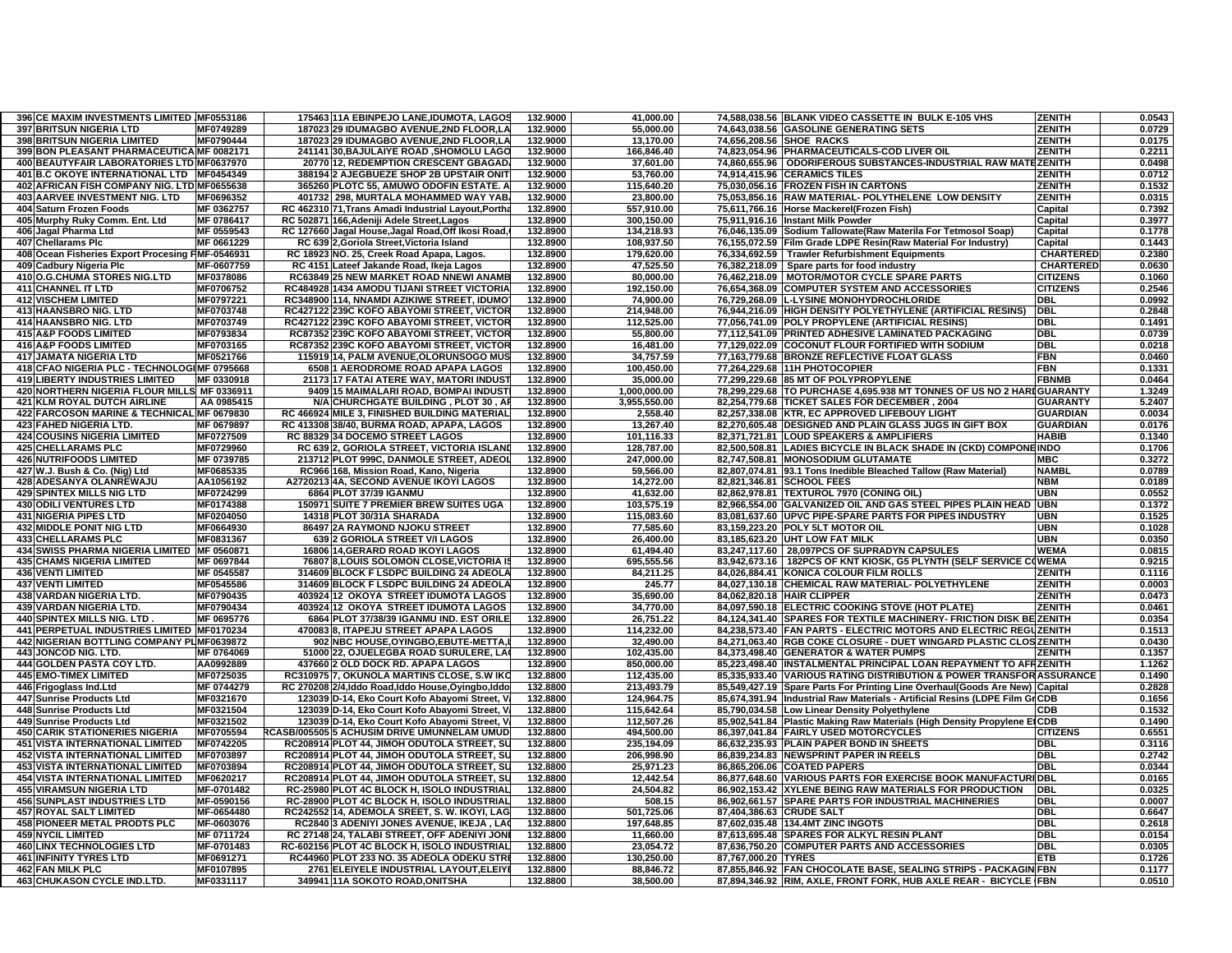| 464 AVON CROWN CAPS & CONTAINERMF0771104      |                        | 22940 22 MUSA YARADUA STREET V.I. LAGO:         | 132.8800 | 208,250.00              |                       | 88,102,596.92 COATED TIN PLATE                                       | FBN              | 0.2759   |
|-----------------------------------------------|------------------------|-------------------------------------------------|----------|-------------------------|-----------------------|----------------------------------------------------------------------|------------------|----------|
| <b>465 RAJRAB LIMITED</b>                     | MF 0662468             | 21627 10 OGUNNIPEBI STREET, OFF AKILO RO        | 132.8800 | 14.200.00               |                       | 88,116,796.92 PHARMACEUTICAL RAW MATERIALS (PARACETAMOL FBNMB        |                  | 0.0188   |
| <b>466 K K PRODUCTS LIMITED</b>               | MF 0662032             | 92068 3RD FLOOR, 15 IDOLUWO STREET, LAC         | 132.8800 | 13,528.60               |                       | 88,130,325.52 ROOF LIGHTS 911(AUTO PARTS FOR COMMERCIAL VE FBNMB     |                  | 0.0179   |
| 467 H.B.M. GENERAL SUPPLIES LIMITE MF 0699767 |                        | RC 16947   REGD OFFICE 2ND FLOOR 15, BIADUO     | 132.8800 | 100,000.00              |                       | 88,230,325.52 2850 QTYY GENERATORS SUMEC                             | <b>FIDELITY</b>  | 0.1325   |
| 468 MTN NIG COMMUNICATIONS LTD MF 0736815     |                        | RC 395010 30, AFRIBANK STREET, CHURCHGATE       | 132,8800 | 4.288.274.00            |                       | 92,518,599.52 IMPORTATION OF COMMUNICATION EQUIPMENT - GTP FSB       |                  | 5.6811   |
| <b>469 SARAT K. SAHOO</b>                     | AA0966513              | S.171330 18, ISAAC JOHN STREET, GRA IKEJA,      | 132.8800 | 5,500.00                |                       | 92.524.099.52 PERSONAL HOME REMITTANCE - P.H.R.                      | <b>GLOBAL</b>    | 0.0073   |
| 470 P.O. OGBUAWA AND SONS LTD.                | MF0802802              | 170886 ZONE 11, NO. 1 NNEWI MAIN MKT, NNE       | 132.8800 | 250,000.00              |                       | 92,774,099.52 FAIRLY USED MOTORCYCLES RX KIGO 190                    | <b>GLOBAL</b>    | 0.3312   |
| 471 NATIONAL SPACE RESEARCH ANDAA1398624      |                        | NON PLOT 555, MDAU ST. GARKI II, ABUJA          | 132.8800 | 45,112.78               |                       | 92,819,212.30 TO PRODUCE AND SUPPLY NIGERIA TOPOGRAPHIC DAGLOBAL     |                  | 0.0598   |
| 472 DARSEF ENT. LTD.                          | MF0591832              | 220179 PLOT H, ILUPEJU ESTATES, ILUPEJU F       | 132.8800 | 168,119.00              |                       | 92,987,331.30 200 TONS OF WHITE PRINTING BOARD IN SHEETS             | <b>GLOBAL</b>    | 0.2227   |
| 473 DARSEF ENT. LTD.                          | MF0748445              | 220179 PLOT H, ILUPEJU ESTATES, ILUPEJU F       | 132.8800 | 132.708.00              |                       | 93,120,039.30 170 TONS OF UNCOATED WOODCHIP PAPER IN REELS GLOBAL    |                  | 0.1758   |
| 474 DARSEF ENT. LTD.                          | MF0748444              | 220179 PLOT H, ILUPEJU ESTATES, ILUPEJU F       | 132.8800 | 36,302.00               |                       | 93,156,341.30 40 TONS WHITE PRINTING PAPERS IN REELS                 | <b>GLOBAL</b>    | 0.0481   |
| 475 AKINGBOLA J.A.                            | AA1090824              | C-465852 45A, AJOSE STREET, MENDE MARYLA        | 132.8800 | 8,000.00                |                       | 93,164,341.30 SCHOOL FEES                                            | <b>GLOBAL</b>    | 0.0106   |
| 476 AIYERIN ABIODUN AYODELE                   | AA1090877              | B-8751278 LAGOS STATE MODEL COLLEGE MER.        | 132.8800 | 4,750.00                |                       | 93,169,091.30 SCHOOL FEES                                            | <b>GLOBAL</b>    | 0.0063   |
| <b>477 AGINA INDUSTRIES LTD.</b>              | MF0802803              | 288321 ZONE 16, NO 425 MAIN MARKET NNEW         | 132.8800 | 100,000.00              |                       | 93,269,091.30 USED MOTORCYCLES - GRAND KING MATE 90 AND VEIGLOBAL    |                  | 0.1325   |
| 478 SANDLE FARMS (NIGERIA) LTD                | MF 0609815             | 133006 20 SERE CLOSE. ILUPEJU ESTATE LAO        | 132.8800 | 36.489.50               |                       | 93,305,580.80 BICYCLE COMPONENTS FOR ASSEMBLING BICYCLE              | <b>GUARANTY</b>  | 0.0483   |
| 479 PIONEER METAL PRODUCTS PLC MF 0770047     |                        | 2840 138, OBA AKRAN AVENUE, IKEJA, LAG          | 132.8800 | 274,590.00              |                       | 93,580,170.80   189MT OF ZINC & LEAD INGOTS                          | <b>GUARANTY</b>  | 0.3638   |
| <b>480 EMMYSON NIG. LTD</b>                   | MF 0686213             | 40767 200 AWOLOWO ROAD IKOYI LAGOS              | 132.8800 | 285,120.00              |                       | 93,865,290.80 ELECTROLYTIC COPPER WIRE                               | <b>GUARANTY</b>  | 0.3777   |
| 481 EMMYSON NIG. LTD                          | MF 0770644             | 40767 200 AWOLOWO ROAD IKOYI LAGOS              | 132.8800 | 110,380.00              |                       | 93,975,670.80 ESSENTIAL RAW MATERIALS FOR INDUSTRY (ALKYD FGUARANTY  |                  | 0.1462   |
|                                               |                        |                                                 |          |                         |                       |                                                                      |                  | 0.0630   |
| 482 EMMYSON NIG. LTD                          | MF 0690936             | 40767 200 AWOLOWO ROAD IKOYI LAGOS              | 132.8800 | 47,520.00               |                       | 94,023,190.80 ESSENTIAL RAW MATERIALS FOR INDUSTRY (POLYAM GUARANTY  |                  |          |
| <b>483 EMMYSON NIG. LTD</b>                   | MF 0786447             | 40767 200 AWOLOWO ROAD IKOYI LAGOS              | 132.8800 | 33,475.00               |                       | 94,056,665.80 COATED STEEL WIRE (ESSENTIAL RAW MATERIAL FOI GUARANTY |                  | 0.0443   |
| 484 EMMYSON NIG. LTD                          | MF 0786846             | 40767 200 AWOLOWO ROAD IKOYI LAGOS              | 132.8800 | 23,200.00               |                       | 94,079,865.80 ESSENTIAL RAW MATERIALS FOR INDUSTRY (TROYKY GUARANTY  |                  | 0.0307   |
| <b>485 FLOUR MILLS OF NIGERIA PLC</b>         | MF0488848              | 2343 2 OLD DOCK ROAD, APAPA, LAGOS              | 132.8800 | 2,490,888.42            |                       | 96,570,754.22 11,955.308 METRIC TONS OF U.S. NO. 2 HARD RED WIN IBTC |                  | 3.2999   |
| 486 THERAPEUTIC (LAB) NIG. LTD                | MF0640576              | RC 24732 372, IKORODU ROAD, MARYLAND, LAC       | 132.8800 | 18,748.92               |                       | 96,589,503.14 CYPRIGOLD CAPLETS (PHARMACEUTICAL FORMULAT INDO        |                  | 0.0248   |
| <b>487 THERAPEUTIC (LAB) NIG. LTD</b>         | MF0729863              | RC 24732 372, IKORODU ROAD, MARYLAND, LAG       | 132.8800 | 18,736.45               |                       | 96,608,239.59 CYPROHEPTADINE CAPLET (PHARMACEUTICAL FORM INDO        |                  | 0.0248   |
| <b>488 SUNPLAST IND. LIMITED</b>              | MF0183834              | RC 28900 PLOT 4C, BLOCK H, ISOLO IND. SCHEN     | 132.8800 | 185,257.50              |                       | 96,793,497.09 POLYPROPYLENE (RAW MATERIAL FOR PLASTIC INDUINDO       |                  | 0.2454   |
| <b>489 QPLAS LIMITED</b>                      | MF0674869              | RC 328129 A-2, FALOMO SHOPPING CENTRE, IKO      | 132.8800 | 22,709.00               |                       | 96,816,206.09 FATTY ALCOHOLS (CHEMICALS)                             | <b>INDO</b>      | 0.0301   |
| <b>490 VIK INDUSTRIES LIMITED</b>             | MF0449324              | 173791 25, ASA AFARIOGUN ST, AJAO ESTATE        | 132.8800 | 23,513.00               |                       | 96,839,719.09 2750 BAGS OF AALBORG WHITE CEMENT OF 50KG EA(MIBL      |                  | 0.0311   |
| <b>491 THE BOOK COMPANY LTD</b>               | MF0481962              | 402057 1, ALABI OKUMAGBE ST, IKORODU            | 132.8800 | 27,548.84               |                       | 96,867,267.93 PURCHASE OF NEW EDUCATIONAL BOOKS & CHILDRIMIBL        |                  | 0.0365   |
| <b>492 SANTA SEDE</b>                         | AA1011913              | 434909 PLOT 207 TRANS AMADI IND. LAYOUT         | 132.8800 | 216.81                  | 96,867,484.74 TUITION |                                                                      | <b>MIBL</b>      | 0.0003   |
| <b>493 MOUKA LIMITED</b>                      | MF0130697              | RC209244 PLOT 'M' AWOSIKA AVENUE IKEJA IND      | 132.8800 | 71,518.42               |                       | 96,939,003.16 1 MAXFORM FORMING MACHINE.                             | OMEGA            | 0.0947   |
| 494 JMG LTD                                   | MF0637148              | RC327468 PLOT 1393 TIAMIYU SAVAGE STREET        | 132.8800 | 16,800.00               |                       | 96,955,803.16 8000MTRS NEW ROCKWOOL FIBRE                            | OMEGA            | 0.0223   |
| <b>495 IMEX AGRO INTERNATIONAL</b>            | MF0489776              | LAZ 088311 13 AJOKE SALAKO STREET, IFAKO GE     | 132.8800 | 21,378.00               |                       | 96,977,181.16 AGRICULTURAL MACHINERY AND SPARES (NEW                 | <b>TRUST</b>     | 0.0283   |
| <b>496 UNILEVER NIGERIA PLC</b>               | MF0604438              | 11311, BILLINGSWAY ROAD, OREGUN LAG             | 132.8800 | 214,668.63              |                       | 97,191,849.79 SODIUMTRIPOL YPHOSPHATE THERMPHOS SPRII                | <b>UBA</b>       | 0.2844   |
| <b>497 TSG NIGERIA LIMITED</b>                | MF0686940              | 21171 KLM 9, IWO ROAD, IBADAN                   | 132.8800 | 9,612.30                |                       | 97,201,462.09 NEW COMSUMABLES FOR GLASS PRODUCTION                   | <b>UBA</b>       | 0.0127   |
| <b>498 TSG NIGERIA LIMITED</b>                | MF0662160              | 21171 KLM 9, IWO ROAD, IBADAN                   | 132.8800 | 8.628.03                |                       | 97,210,090.12 RAW MATERIALS FOR BONAFIDE GLASS PRODUCTIONUBA         |                  | 0.0114   |
| <b>499 FINLAB NIGERIA LIMITED</b>             | MF0204945              | 69627 1, SYLVIA CRESCENT, ANTHONY VILL/         | 132.8800 | 27.396.00               |                       | 97.237.486.12 MEDICAL/ LABORATORY EQUIPMENT (NEW)                    | <b>UBA</b>       | 0.0363   |
| 500 FUNTUA TEXT LTD                           | MF0250232              | 23663 1 SOKOTO ROAD FUNTUA KATSINA              | 132.8800 | 74,391.00               |                       | 97,311,877.12 WEAVING MACHINE & 2 SETS HELI FORKLIFT CPCD30 JUBN     |                  | 0.0986   |
| 501 AVON CROWNCAPS & CONT.NIG PIMF0771105     |                        | 22940 22 MUSA YAR'ADUA STREET V/I               | 132.8800 | 297.500.00              |                       | 97.609.377.12 COATED TIN PLATE                                       | UBN              | 0.3941   |
| 502 DEMBAL NIGERIA LIMITED                    | MF0047638              | 97429 12, SULE ABUKA CRESCENT, OFF OPE          | 132.8800 | 353,841.18              |                       | 97,963,218.30 IMPORTATION OF BRAND NEW GENERATORS                    | <b>UBNMB</b>     | 0.4688   |
| 503 HOMAN INDUSTRIES LIMITED                  | MF 0668047             | 37092 PLOT 15 & 16 BLOCK 13, OTTA IND EST       | 132.8800 | 362,640.00              |                       | 98,325,858.30 453,300KGS OF HOT ROLLED STEEL COILS                   | <b>WEMA</b>      | 0.4804   |
| 504 GEEPEE INDUSTRIES LIMITED                 | MF 0697749             | 38910 35/37 GBOLADE ADEBANJO STREET, IL         | 132.8800 | 172.800.00              |                       | 98,498,658.30   144MTS OF DIOCTYLPHTHALATE                           | <b>WEMA</b>      | 0.2289   |
| 505 AVON CROWNCAPS & CONTAINER MF 0771106     |                        | 22940 22, MUSA YARADUA STREET, V/ ISLAND        | 132.8800 | 791,350.00              |                       | 99,290,008.30   665MTS OF COATED TIN PLATE (STONE FINISH             | <b>WEMA</b>      | 1.0484   |
| 506 WAHUM PACK CO. LTD.                       | MF0639421              | 14694 2, ADENIYI JONES AVENUE IKEJA. LAG        | 132.8800 | 26,950.00               |                       | 99,316,958.30  INDUSTRIAL MATERIAL- INDUSTRIAL MATERCOPPER (ZENITH   |                  | 0.0357   |
| 507 UNIVERSAL STEELS                          | MF 0654839             | 7146 UNIVERSAL STEELS CRESCENT OFF S            | 132.8800 | 69,728.00               |                       | 99,386,686.30   63.45 T ENAMEL FRIT-INDUSTRIAL RAW MATERIAL          | <b>ZENITH</b>    | 0.0924   |
| 508 THERAPEUTIC LAB. NIG. LTD.                | MF 0944224             | 24732 372, IKORODU ROAD, MARYLAND LAG           | 132.8800 | 46,480.00               |                       | 99,433,166.30 PHARMACEUTICAL RAW MATERIAL- PARACETAMOL PIZENITH      |                  | 0.0616   |
| 509 SUN-MAY VENTURES LTD                      | MF 0790443             | 178534 PLOT 35. RAILWAY LINES. BEHIND MR        | 132.8800 | 16.628.00               |                       |                                                                      | <b>ZENITH</b>    | 0.0220   |
|                                               |                        |                                                 |          |                         |                       | 99,449,794.30 MORTISE LOCKSETS & RIVETS.                             | <b>ZENITH</b>    |          |
| 510 RANONA LTD.                               | MF0764896              | 256515 7A CREEK RD, APAPA, LAGOS.               | 132.8800 | 20,448.50               |                       | 99,470,242.80 BAGS OF OATS FLAKES                                    |                  | 0.0271   |
| 511 MERCHANT INVESTORS LIMITED                | MF0941304<br>MF0668048 | 14498 63, ENU - OWA STREET, IDUMAGBO LA         | 132.8800 | 60,000.00<br>129.500.00 |                       | 99,530,242.80 ETOC 70 EC - RAW MATERIAL                              | <b>ZENITH</b>    | 0.0795   |
| 512 HOMUS IND. LTD                            |                        | 216731 PLOT 15&16, BLK XIII INDUSTRIAL EST      | 132.8800 |                         |                       | 99,659,742.80 ARTIFICIAL RESIN - LOW DENSITY POLYETHYLENE FIL ZENITH |                  | 0.1716   |
| 513 HOMUS IND. LTD                            | MF0794050              | 216731 PLOT 15&16, BLK XIII INDUSTRIAL EST      | 132.8800 | 55,200.00               |                       | 99,714,942.80 INDUSTRIAL RAW MATERIALS 48 M/TONS DOP - DOP (IZENITH  |                  | 0.0731   |
| 514 GLAMOUR EXPRESS IND. COMPANMF0318165      |                        | 489031 255, MURI OKUNOLA STREET, PLOT C.        | 132.8800 | 53,540.00               |                       | 99,768,482.80 SEWING & PRESSING MACHINES FOR INDUSTRIAL USEZENITH    |                  | 0.0709   |
| 515 GLAMOUR EXPRESS IND. COMPAN MF0475981     |                        | 489031 255, MURI OKUNOLA STREET, PLOT C,        | 132.8800 | 33,500.00               |                       | 99,801,982.80 RAW MATERIALS FOR FACTORY USE                          | ZENITH           | 0.0444   |
| 516 FRIGOGLASS INDUSTRIES (NIGER MF0744278    |                        | 270208 IDDO HOUSE, IDDO, LAGOS                  | 132.8800 | 341,712.00              |                       | 100,143,694.80 TIN FREE STEEL SHEET                                  | <b>ZENITH</b>    | 0.4527   |
| 517 CONVERSIONS NIG. LTD                      | MF0600075              | 35709 7TH MILE OLD ABA OWERRI ROAD OS           | 132.8800 | 15.566.28               |                       | 100.159.261.08 RAW MATERIAL-PAPER BOARD H.S CODE 4805.7000           | <b>ZENITH</b>    | 0.0206   |
| 518 BATTERY MFG. CO LTD.TRANSACT MF 0639420   |                        | 6153 2, ADENIYI JONES AVENUE IKEJA LAQ          | 132.8800 | 34,980.00               |                       | 100,194,241.08 INDUSTRIAL CHEMICAL- AMMONIUM CHLORIDE                | ZENITH           | 0.0463   |
| 519 ALLISON FISHERIES LIMITED.                | MF0764854              | 51318 53 MALU SIDING ROAD APAPA LAGOS           | 132.8800 | 108,420.00              |                       | 100,302,661.08 SABALO WHOLE FROZEN FISH                              | <b>ZENITH</b>    | 0.1436   |
|                                               |                        |                                                 |          | 100,302,661.08          |                       |                                                                      |                  | 132.9066 |
| <b>B. UNSUCCESSFUL BIDS</b>                   |                        |                                                 |          |                         |                       |                                                                      |                  |          |
| 520 DUNLOP NIGERIA PLC                        | MF0668133              | 2736 OBA AKRAN AVENUE IKEJA                     | 132.8700 | 99,000.00               |                       | 100,401,661.08 TN314 BLADDERS, TN313 BLADDERS                        | <b>AFRI</b>      |          |
| 521 PZ INDUSTRIES PLC                         | MF0794560              | 693 45/47 TOWN PLANNING WAY ILUPEJU             | 132.8700 | 34,816.70               | 100,436,477.78        | PETROLEUM JELLY (INDUSTRIAL RAW MATERIAL                             | <b>BROAD</b>     |          |
| 522 PZ INDUSTRIES PLC                         | MF0794562              | 693 45/47 TOWN PLANNING WAY ILUPEJU             | 132.8700 | 31,126.37               |                       | 100,467,604.15   TECHNICAL WHITE OIL (INDUSTRIAL RAW MATERIAL        | <b>BROAD</b>     |          |
| <b>523 FAREAST MERCANTILE</b>                 | MF0738211              | 1104 13, FATAI ATERE WAY MATORI LAGOS           | 132.8700 | 18,223.68               | 100,485,827.83        | <b>SETS OF SAMSUNG AUDIO</b>                                         | <b>BROAD</b>     |          |
| 524 Fareast Mercantile                        | MF 0758793             | RC 1104 721, Adetokunbo Ademola Street, Victori | 132.8700 | 71,271.21               |                       | 100,557,099.04 Noritsu Qss - Kodak Brand (Film For Printing)         | Capital          |          |
| 525 Fareast Mercantile Co, Ltd                | MF-0737917             | RC 1104 Plot 721, Adetokunbo Ademola Str, V/I,  | 132.8700 | 284,926.94              |                       | 100,842,025.98 Fish Heads & Kodak Edge Paper                         | <b>CHARTERED</b> |          |
| <b>526 SHAKTI INDUSTRIES LIMITED</b>          | MF0705774              | RC419934 130 AHMADU BELLO WAY LAGOS             | 132.8700 | 113,437.50              |                       | 100,955,463.48 ARTIFICIAL RESINS - LDPE FILM                         | <b>CITIZENS</b>  |          |
| 527 GRAMS INTERNATIONAL LTD                   | MF-0066493             | RC23535 28 AKWUZU LANE UMUAHIA, ABIA ST/        | 132.8700 | 42,350.67               |                       | 100,997,814.14 ROAD REFLECTORS, BOLTS, 2 COMPONENT ADHESIV           | JDBL             |          |
| 528 FAREAST MERCANTILE CO. LTD                | MF-0703767             | RC1104 13, FATAI ATERE WAY, MATORI, LAGO        | 132.8700 | 258.847.05              |                       | 101,256,661.19 VARIOUS KODAK PRODUCTS, EDGE PAPER, CAMERA.           | <b>DBL</b>       |          |
| 529 FAREAST MERCANTILE CO. LTD                | MF-0701627             | RC1104 13, FATAI ATERE WAY, MATORI, LAGOS       | 132.8700 | 153,277.68              |                       | 101,409,938.87 1861 SETS OF SAMSUNG COLOUR TELEVISIONS               | <b>DBL</b>       |          |
|                                               |                        |                                                 |          |                         |                       |                                                                      |                  |          |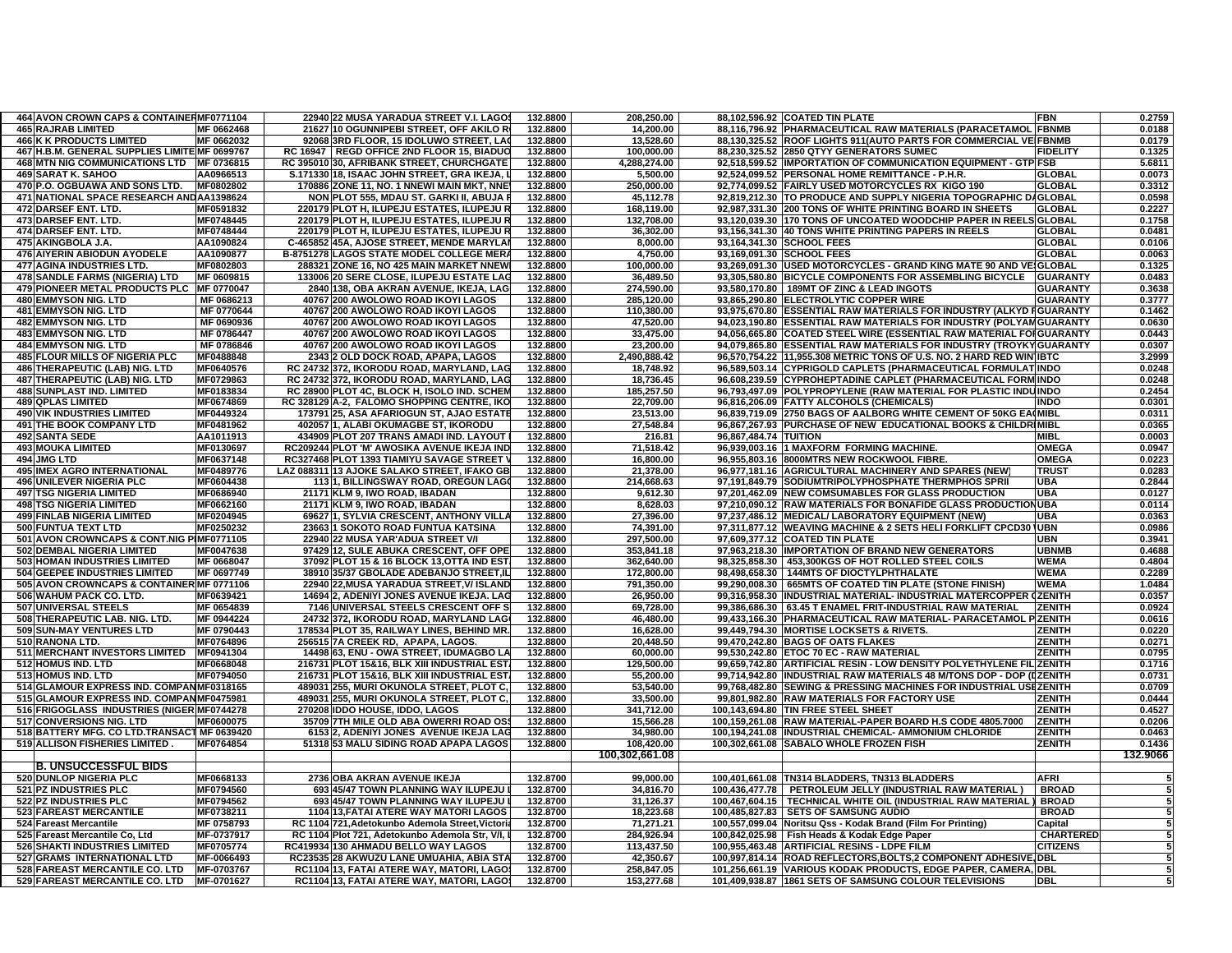| 530 FAREAST MERCANTILE CO. LTD                                                             | MF-0703383              | RC1104 13, FATAI ATERE WAY, MATORI, LAGOS                    | 132.8700             | 4,403.72                | 101,414,342.59 ACCESSORIES FOR AUTOMATIC PHOTOGRAPHIC PRIIDBL                                                                      |                    |
|--------------------------------------------------------------------------------------------|-------------------------|--------------------------------------------------------------|----------------------|-------------------------|------------------------------------------------------------------------------------------------------------------------------------|--------------------|
| 531 BONNY ALLIED INDUSTRIES LTD                                                            | MF 0663907              | RC311157 FEDERAL OCEAN TERMINAL ONNE.                        | 132.8700             | 2,035,592.00            | 103,449,934.59 27,508 MTs OF ORIDINARY PORTLAND CEMENT IN<br><b>DBL</b>                                                            |                    |
| 532 STANDARD FLOUR MILLS LIMITED MF0765325                                                 |                         | RC50325 15 CREEK ROAD, APAPA, LAGOS                          | 132.8700             | 31,521.61               | 103,481,456.20 SUPER GEAR MOTORS 1450/83RPM & ABB ELECTRIC NECO                                                                    |                    |
| 533 KABOB RESOURCES LIMITED                                                                | BA050/200420            | RC365776 6 SAPELE ROAD, APAPA, LAGOS                         | 132.8700             | 28,578.11               | 103,510,034.31 ESSENTIAL INDUSTRIAL PARTS: HIGH POWER METAL ECO                                                                    |                    |
| 534 OLYMPIC ENTERPRISES NIGERIA LIMF0543723                                                |                         | 57706 4, DABARA STREET, OLOWOGBOWO,                          | 132.8700             | 140,970.00              | 103,651,004.31   111MTB ARTIFICIAL RESINS - LINEAR LOW DENSITY POEQUITY                                                            |                    |
| 535 HPZ LIMITED                                                                            | MF0794596               | 395262 45/47 TOWN PLANNING WAY, ILUPEJU                      | 132.8700             | 121,034.60              | 103,772,038.91 CKD COMPONENTS FOR FREEZERS                                                                                         | FBN                |
| 536 HPZ LIMITED                                                                            | MF0794569               | 395262 45/47 TOWN PLANNING WAY, ILUPEJU                      | 132.8700             | 117,383.08              | 103,889,421.99 CKD COMPONENTS FOR FRIDGES                                                                                          | <b>FBN</b>         |
| 537 HPZ LIMITED                                                                            | MF0794579               | 395262 45/47 TOWN PLANNING WAY, ILUPEJU                      | 132.8700             | 32,654.00               | 103,922,075.99 WINDOW TYPE AIR CONDITIONER                                                                                         | <b>FBN</b>         |
| 538 PZ INDUSTRIES PLC                                                                      | MF 0678657              | RC 693 45/47 TOWN PLANNING WAY, ILUPEJU                      | 132.8700             | 69,647.18               | 103,991,723.17 IMPORTATION OF FILMS - INDUSTRIAL RAW MATERIAL FSB                                                                  |                    |
| 539 FAREAST MERCANTILE CO LTD                                                              | MF 0635809              | RC 1104 PLOT 721, ADETOKUNBO ADEMOLA S'                      | 132.8700             | 44,931.59               | 104,036,654.76 IMPORTATION OF 120 CARTONS NACET STAINLESS RAFSB                                                                    |                    |
| 540 FAREAST MERCANTILE CO LTD                                                              | MF 0362638              | RC 1104 PLOT 721, ADETOKUNBO ADEMOLA S'                      | 132.8700             | 44,488.54               | 104,081,143.30 IMPORTATION OF 116 FRIGIDAIRE COOKERS                                                                               | FSB                |
| 541 ALCONI NIGERIA LIMITED                                                                 | MF 0686428              | 399493 116, OGUDU OJOTA ROAD, GRA OGUD                       | 132.8700             | 120,000.00              | 104,201,143.30   6 MILLION LITRES OF DENATURED ETHYL ALCOHOL                                                                       | <b>GUARANTY</b>    |
| <b>542 NUTRICIMA LIMITED</b>                                                               | MF0678555               | 495141 45-47 TOWN PLANNING WAY, ILUPEJU                      | 132.8700             | 116,566.75              | 104,317,710.05 PLASTIC FILMS FOR THE MANUFACTURE OF NUNU MILIBTC                                                                   |                    |
| <b>543 NUTRICIMA LIMITED</b>                                                               | MF0794551               | 495141 45-47 TOWN PLANNING WAY, ILUPEJU                      | 132.8700             | 11,792.09               | 104,329,502.14 MECHANICAL SEAL FOR CONDENSATE RECOVERY UNIBTC                                                                      |                    |
| 544 HPZ LIMITED                                                                            | MF0678528               | 395262 45-47 TOWN PLANNING WAY, ILUPEJU                      | 132.8700             | 153,867.89              | 104,483,370.03 COMPRESSOR MODEL FR7.5B AND FR6B WITH HS COLIBTC                                                                    |                    |
| 545 NIGERIAN BREWERIES PLC                                                                 | AA 0993530              | 613 1, ABEBE VILLAGE ROAD, IGANMU                            | 132.8700             | 687,864.13              | 105.171.234.16 INTERIM PAYMENT FOR BREWERY CONSTRUCTION                                                                            | <b>MBC</b>         |
| 546 Fareast Mercantile Limited                                                             | MF0635806               | RC1104 721, Adetokunbo Ademola Street, V/Isla                | 132.8700             | 18,985.75               | 105,190,219.91 800 Sets of Samsung Audio                                                                                           | <b>NAMBI</b>       |
| 547 P.Z. INDUSTRIES PLC                                                                    | MF 678567               | RC 693 45/47 TOWN PLANNING WAY, ILUPEJU                      | 132.8700             | 38.417.31               | 105,228,637.22 SMV GLASS VIALS - IND. RAW MATERIALS                                                                                | <b>TRANS</b>       |
| 548 P.Z. INDUSTRIES PLC                                                                    | MF 0794556              | RC 693 45/47 TOWN PLANNING WAY, ILUPEJU                      | 132.8700             | 23,929.70               | 105,252,566.92 THERMOBONDED - IND. RAW MATERIALS                                                                                   | <b>TRANS</b>       |
| 549 P.Z. INDUSTRIES PLC                                                                    | MF 0678564              | RC 693 45/47 TOWN PLANNING WAY, ILUPEJU                      | 132.8700             | 20,456.30               | 105,273,023.22 POLYPROPYLENE HOMOPOLYMER GRANULES - IND. RTRANS                                                                    |                    |
| 550 P.Z. INDUSTRIES PLC                                                                    | MF 0794555              | RC 693 45/47 TOWN PLANNING WAY, ILUPEJU                      | 132.8700             | 34,551.01               | 105,307,574.23 GLASS BOTTLE - IND. RAW MATERIALS                                                                                   | <b>TRANS</b>       |
| 551 PZ INDUSTRIES PLC                                                                      | MF0678646               | 693 45/47 TOWN PLANNING WAY, ILUPEJU                         | 132.8700             | 27,352.50               | 105,334,926.73 SYNTHETIC CAMPHOR BP - INDUSTRIAL RAW MATERIAUBA                                                                    |                    |
| 552 PATERSON ZOCHONIS IND.PLC                                                              | MF0794581               | 693 45/47 TOWN PLANNING WAY IKEJA                            | 132.8700             | 354.283.09              | 105,689,209.82 SYTHETIC CAMPHOR BP, PARACETAMOL BP, TECHNIC UBN                                                                    |                    |
| <b>553 TOYOTA NIGERIA LIMITED</b>                                                          | MF 0690211              | 281837 PLOT 2 BLOCK G ISOLO LAGOS                            | 132.8700             | 6,819.61                | 105,696,029.43<br>1UNIT OF HILUX TOYOTA MOTOR VEHICLE                                                                              | <b>WEMA</b>        |
| 554 SUNSHINE OIL& CHEM DEV.CO.LTD MF 0023888                                               |                         | 261871 PLOT 2, BLK A&B SALIMONU STREET N                     | 132.8700             | 392,000.00              | 106,088,029.43   500MTS OF SODIUM TRIPOLYPHOSPHATE                                                                                 | <b>WEMA</b>        |
| 555 SUNFLAG NIGERIA LTD.                                                                   | MF0666157               | 2651 PLOT 37/39, IGANMU IND. AREA IGANM                      | 132.8700             | 32,869.04               | 106,120,898.47   BEARINGS, GEAR PUMP, MODULES ETC - SPARE PARTS ZENITH                                                             |                    |
| 556 SUNFLAG NIGERIA LTD.                                                                   | MF0666161               | 2651 PLOT 37/39, IGANMU IND. AREA IGANM                      | 132.8700             | 18,992.30               | 106,139,890.77 TEXTILE MACHINERY SPARES-CHAIN LINK COMPLETE ZENITH                                                                 |                    |
| 557 PZ INDUSTRIES LIMITED                                                                  | MF0777582               | 693 45/47, TOWN PLANNING WAY, ILUPEJU                        | 132.8700             | 385,727.48              | 106,525,618.25  INDUSTRIAL RAW MATERIAL- ODORIFEROUS SUBSTAIZENITH                                                                 |                    |
| 558 PZ INDUSTRIES LIMITED                                                                  | MF0678569               | 693 45/47, TOWN PLANNING WAY, ILUPEJU                        | 132.8700             | 139,649.72              | 106,665,267.97 RAW MATERIAL- FLOW WRAPS AND WRAPPERS                                                                               | ZENITH             |
| 559 PZ INDUSTRIES LIMITED.                                                                 | MF0678570               | 693 45/47, TOWN PLANNING WAY, ILUPEJU                        | 132.8700             | 41,017.20               | 106,706,285.17 INDUSTRIAL RAW MATERIAL FOR SOAP                                                                                    | <b>ZENITH</b>      |
| <b>560 FIRST CHOICE VENTURES</b>                                                           | MF0942166               | 050361 28/32 OBAFEMI AWOLOWO WAY IKEJA                       | 132.8700             | 35,502.50               | 106,741,787.67 INDUSTRIAL MACHINERY-LAMINATING MACHINE, BIND ZENITH                                                                |                    |
| 561 INTERNATIONAL ENAMELWARE IN MF0469574                                                  |                         | 4446 KM 5 ONITSHA OWERRI RD ONITSHA A                        | 132.8600             | 1,684,000.00            | 108,425,787.67 PRIME STEEL BILLETS 4000MT                                                                                          | <b>AFRI</b>        |
| 562 British American Tobacco Nigeria LIMF-0942223                                          |                         | RC 384467 PC 35, Idowu Taylor Street, V/I, Lagos             | 132.8600             | 170,159.26              | 108,595,946.93 Cigarette Paper                                                                                                     | <b>CHARTERED</b>   |
| 563 UNION AUTOPARTS MANUFACTUR MF0631497                                                   |                         | RC95627 60-61 IGWE ORIZU ROAD NNEWI ANAM                     | 132.8600             | 82,432.00               | 108,678,378.93 NEW POLYETHYLENE MATERIALS                                                                                          | <b>CITIZENS</b>    |
| 564 UNION AUTOPARTS MANUFACTUR MF0631496                                                   |                         | RC95627 60-61 IGWE ORIZU ROAD NNEWI ANAM                     | 132.8600             | 46,864.00               | 108,725,242.93 VIRGIN POLYPROPYLENE                                                                                                | <b>CITIZENS</b>    |
| <b>565 SAMHAYS LIMITED</b>                                                                 | MF-0717476              | RC116406 9, ST. FINBARR'S COLLEGE ROAD, AK                   | 132.8600             | 62,330.00               | 108,787,572.93 10,080 TINS * 1.5KG KOMBI FILLER PUTTY                                                                              | DBI                |
| 566 BRITISH AMERICAN TOBACCO (NICMF0942216                                                 |                         | RC384467 PC 35 IDOWU TAYLOR STREET, V/ISLA                   | 132.8600             | 175,355.71              | 108,962,928.64 CIGARETTE PAPER                                                                                                     | ECO                |
| 567 AYANTUGA O A                                                                           | AA 0816529              | A0058436 7 BANKOLE STREET PEDRO SHOMOLU                      | 132.8600             | 600.00                  | 108.963.528.64 SCHOOL FEES<br><b>EIB</b>                                                                                           |                    |
| 568 DANA PHARMACEUTICALS LTD                                                               | MF0654327               | 292251 54 MARINA, LAGOS                                      | 132.8600             | 130,380.45              | 109,093,909.09 WHITE SOFT PARAFFIN - PHARMACEUTICAL RAW MAT FBN                                                                    |                    |
| 569 G.N IHEAKU & CO LTD                                                                    | MF 0662425              | 37325 24 OLD MARKET ROAD, ONITSHA, ANA                       | 132.8600             | 972,360.00              | 110,066,269.09 10,804 BAGS OF DRIED FISH HEAD (FIT FOR HUMAN COFBNMB                                                               |                    |
| 570 F.A ONWUACHU ENTERPRISES LIMMF 0563594                                                 |                         | 66677 21 MODEBE AVENUE, ONITSHA, ANAM                        | 132.8600             | 26.075.00               | 110,092,344.09 PRINTED PILFER PROOF CAPS FITTED WITH EP LINER\$FBNMB                                                               |                    |
| 571 AKWA IBOM STATE GOVERNMENT MF 0670983                                                  |                         | SECRETARIAT COMPLEX, UYO AKWA                                | 132.8600             | 380,145.00              | 110,472,489.09 IMPORTATION OF TECHNOBROADCAST S. R.L.                                                                              | <b>FIRST ATLAN</b> |
| 572 JDI INVESTMENT CO. LTD                                                                 | AA 0735034              | RC 375547 3, MOSAFEJO CLOSE, IKOYI, LAGOS                    | 132.8600             | 192,003.18              | 110,664,492.27 PAYMENT OF INTERST ON IFC LOAN                                                                                      | <b>FSB</b>         |
| 573 BRITISH AMERICAN TOBACCO                                                               | MF 0942225              | 384467 PC 35 IDOWU TAYLOR STREET, VICTO                      | 132.8600             | 99,007.26               | 110,763,499.53 PLUG WRAP PAPER                                                                                                     | <b>GUARANTY</b>    |
| <b>574 BRITISH AMERICAN TOBACCO</b>                                                        | MF 0942211              | 384467 PC 35 IDOWU TAYLOR STREET, VICTO                      | 132.8600             | 23,968.67               | 110,787,468.20 CORK TIPPING PAPER                                                                                                  | <b>GUARANTY</b>    |
| 575 LION TRUCKS LIMITED                                                                    | MF0736098               | 486379 PLOT 5. BLOCK M ABIMBOLA STREET                       | 132.8600             | 263.340.00              | 111,050,808.20 5 UNIT OF MAN TRUCK HEAD MODEL FE 19.370 WITH AINTERCON.                                                            |                    |
| 576 MICHELIN TYRE SERVICES CO. LIMMF 0076884                                               |                         | 2475 PLOT 2A, IJORA CAUSEWAY, IJORA, L                       | 132.8600             | 26,464.98               | 111,077,273.18 TYRES, WHEELS AND ACCESSORIES                                                                                       | <b>MBC</b>         |
| 577 MARBLTE NIGERIA LTD                                                                    | MF 0673677              | RC 5062 13 FATAI ATERE WAY MATORI, LAGOS                     | 132.8600             | 57,727.05               | 111,135,000.23 IGNIS FREEZERS                                                                                                      | <b>MTB</b>         |
| 578 FAREAST MERCANTILE CO.LTD                                                              | MF 0618384              | RC 1104   13 FATAI ATERE WAY MATORI, LAGOS                   | 132.8600             | 448,758.18              | 111,583,758.41 TIGER RAZOR BLADES                                                                                                  | <b>MTB</b>         |
| 579 ESS-AY HOLDING LIMITED                                                                 | MF 0673541              | RC 90574 40 OPEBI ROAD IKEJA LAGOS                           | 132.8600             | 116,660.70              | 111,700,419.11 RAW MATERIALS (UNEXPOSED PHOTOGRAPHIC PAPE MTB                                                                      |                    |
| 580 BHOJSONS & CO. NIG.PLC                                                                 | MF 0204584              | 1053 29C KOFO ABAYOMI ST. V/ISLAND                           | 132.8600             | 192.05                  | 111,700,611.16 SHORTFALL                                                                                                           | <b>REGENT</b>      |
| 581 SANKIN INDUSTRIES NIGERIA LIMI MF0676438                                               |                         | 377254 62, TOWN PLANNING WAY ILUPEJU LA                      | 132.8600<br>132.8600 | 35,000.00               | 111,735,611.16 50 ADMT PREMIUM QUALITY BLEACHED, SOFTWOOD HUBA<br>111,788,511.16 PIGMENT COPPER PHTHALOCYANINE BLUE C.I. 74160 UBA |                    |
| 582 FINE CHEMICALS NIGERIA LIMITED MF0771109<br>583 BRITISH AMERICAN TOBACCO LIM MF0942226 |                         | 31570 22A, MUSA YAR'ADUA STREET, VICTOR                      | 132.8600             | 52,900.00               | 112.070.670.17 CIGARETTE PAPER                                                                                                     | <b>UBA</b>         |
|                                                                                            |                         | 384467 PC 35 IDOWU TAYLOR STREET VICTOR                      |                      | 282,159.01              |                                                                                                                                    | <b>JUBN</b>        |
| <b>584 INTERCONTINENTAL DIST.LTD</b><br><b>585 S.B CHEMICALS LIMITED</b>                   | MF0486976<br>MF 0689980 | 52583 PLOT 2 NO 3 LADIPO OLUWOLE<br>201406 54. MARINA. LAGOS | 132.8600<br>132.8600 | 1,262.29<br>52.000.00   | 112,071,932.46 MIXTURES OF ODORIFEROUS SUBSTANCES OF A KIN<br>112.123.932.46   11.2MTS OF SILICONE OIL                             | <b>WEMA</b>        |
|                                                                                            | MF 0269389              | 201406 54, MARINA, LAGOS                                     | 132.8600             | 50,021.73               | 112,173,954.19 27.917MTS OF CALCIUM HYPOCHLORIDE                                                                                   | <b>WEMA</b>        |
| 586 S.B CHEMICALS LIMITED<br><b>587 KHUSHBU WATER LIMITED</b>                              | MF 0647398              | 347845 KM 38, ABEOKUTA MOTOR RD.OTA                          |                      |                         | 112.193.254.19 203KGS OF BROWN TR REMAP 98840 (VARIOUS PREPIWEMA                                                                   |                    |
| 588 DANA PHARMACEUTICALS LIMITEIMF 0686612                                                 |                         | 292251 54, MARINA, LAGOS                                     | 132.8600<br>132.8600 | 19,300.00<br>146,528.30 | 112,339,782.49<br>1,403,520UNITS OF INTRAVENOUS FLUIDS SETS (BAG\$WEMA                                                             |                    |
| 589 DANA PHARMACEUTICALS LIMITEIMF 0654343                                                 |                         | 292251 54, MARINA, LAGOS                                     | 132.8600             | 77,800.31               | 112,417,582.80 28MTS OF PARACETAMOL                                                                                                | WEMA               |
| <b>590 DANA DRUGS LIMITED</b>                                                              | MF 0611492              | 298881 54, MARINA, LAGOS                                     | 132.8600             | 46.083.00               | 112,463,665.80   171,000BOXES OF FERRODAN CAPSULES                                                                                 | WEMA               |
| 591 DANA DRUGS LIMITED                                                                     | MF 0654404              | 298881 54, MARINA, LAGOS                                     | 132.8600             | 33,490.00               | 112,497,155.80 452CTNS OF DANACID TABLETS                                                                                          | <b>WEMA</b>        |
| 592 ASHMINA LIMITED                                                                        | MF 0654445              | 32831 54, MARINA, LAGOS                                      | 132.8600             | 29,950.00               | 112,527,105.80 690,000KGS OF PET PREFORMS                                                                                          | <b>WEMA</b>        |
| <b>593 SMADA COMM. STORES</b>                                                              | MF 0794065              | 134436 37 SUNMOLA STREET, MENDE MARYL                        | 132.8600             | 70,000.00               | 112,597,105.80 RAW MATERIALS FOR PRINTING INDUSTRY-WHITE PARZENITH                                                                 |                    |
| 594 BRITISH AMERICAN TOBACCO (NICMF0942227                                                 |                         | 384467 PC 35, IDOWU TAYLOR STREET, VICTO                     | 132.8600             | 49,131.32               | 112,646,237.12 RAW MATERIAL- CIGARETE PAPER                                                                                        | <b>ZENITH</b>      |
| 595 OMUYA JOSHUA OZIGI                                                                     | AA 1276766              | A0906540 PLOT 107, GIDADO IDRIS STREET WY'                   | 132.8500             | 19,601.16               | 112,665,838.28 SCHOOL FEES REMITTANCE                                                                                              | <b>GUARANTY</b>    |
| 596 CHIEF NDUBUISI ALATTA                                                                  | AA 0985583              | A1516751 ALATTA NZEWI & CO, 1 ISAAC BORO P                   | 132.8500             | 9,000.00                | 112,674,838.28 REMITTANCE FOR SCHOOL FEES                                                                                          | <b>GUARANTY</b>    |
| 597 CHIEF NDUBUISI ALATTA                                                                  | AA 0985581              | A1516751 ALATTA NZEWI & CO, 1 ISAAC BORO P                   | 132.8500             | 9,000.00                | 112,683,838.28 REMITTANCE FOR SCHOOL FEES                                                                                          | <b>GUARANTY</b>    |
|                                                                                            |                         |                                                              |                      |                         |                                                                                                                                    |                    |